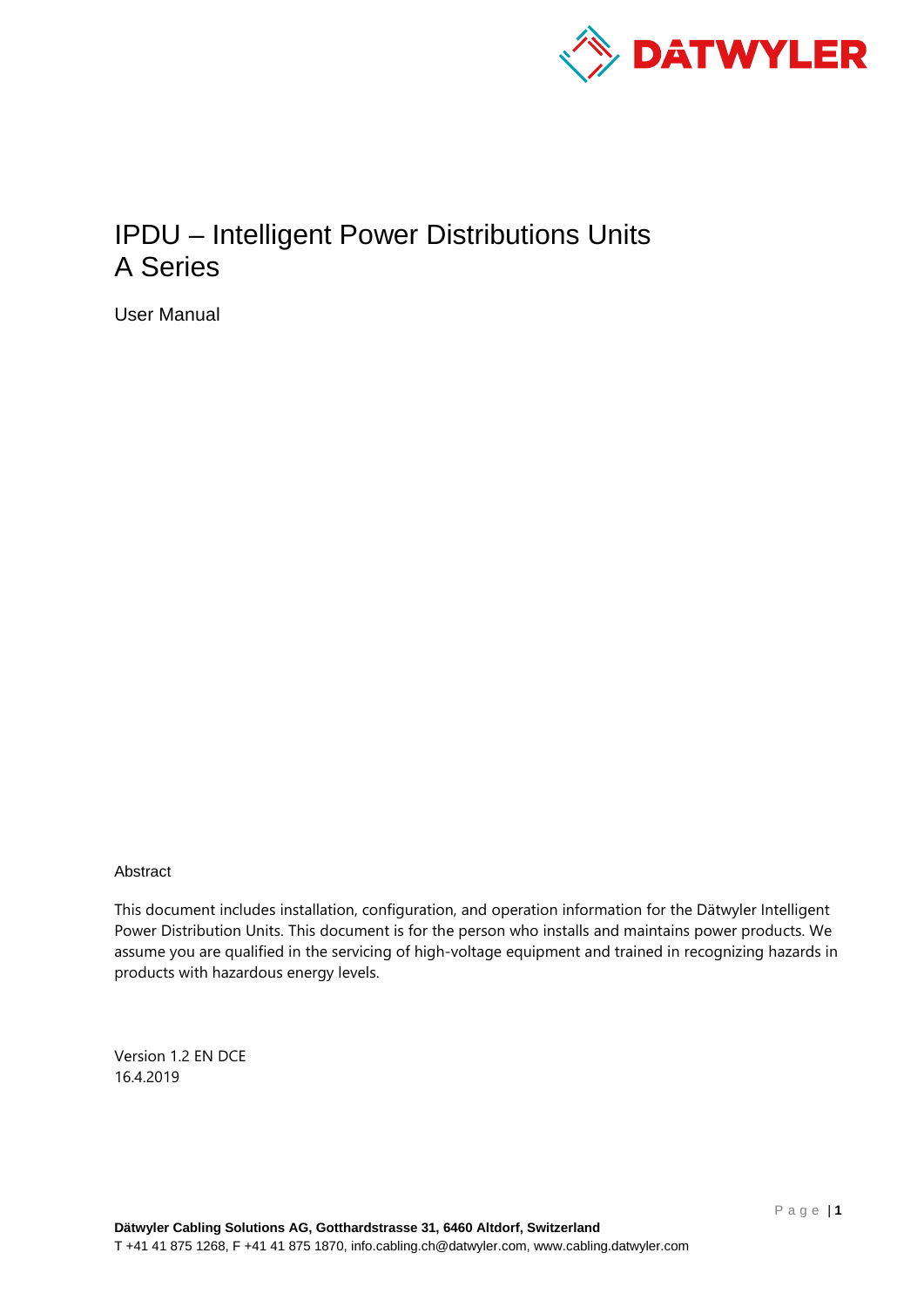

# **CONTENT**

| 1                                                                                        |  |
|------------------------------------------------------------------------------------------|--|
| 1.1                                                                                      |  |
| 1.2                                                                                      |  |
| 1.3                                                                                      |  |
| 1.4                                                                                      |  |
| $\overline{2}$                                                                           |  |
|                                                                                          |  |
| 4                                                                                        |  |
| 4.1                                                                                      |  |
| 4.2                                                                                      |  |
| 4.3                                                                                      |  |
| 4.4                                                                                      |  |
| 5                                                                                        |  |
| 5.1                                                                                      |  |
| 6                                                                                        |  |
| 7                                                                                        |  |
| 7.1                                                                                      |  |
| 7.2                                                                                      |  |
| 7.3                                                                                      |  |
| 8                                                                                        |  |
| 9                                                                                        |  |
| 9.1                                                                                      |  |
| Information on Disposal for Users of electrical and electronic equipment (WEEE)25<br>9.2 |  |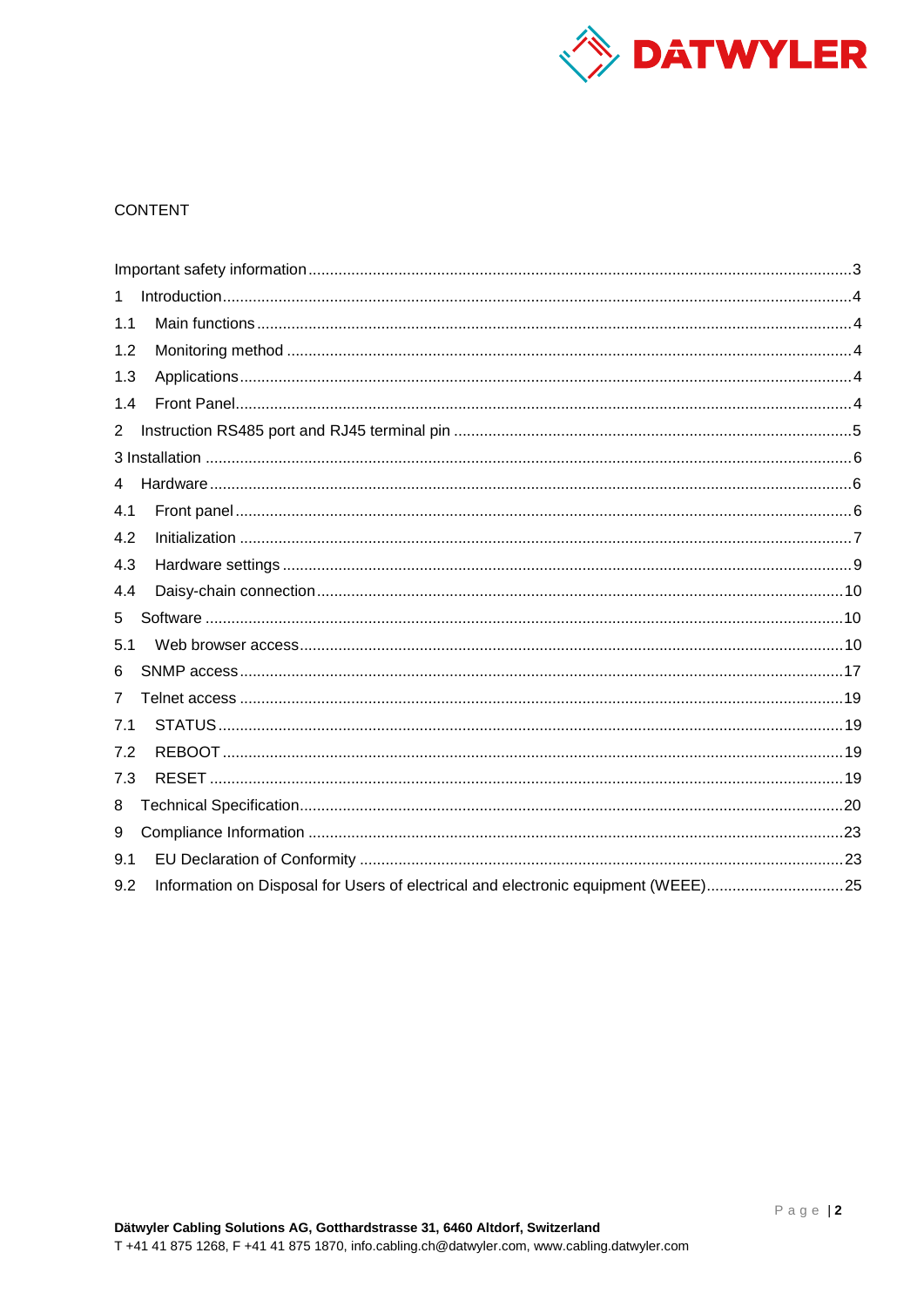

### <span id="page-2-0"></span>**Important safety information**

NOTE: The DATWYLER Intelligent Power Distribution Unit (IPDU) is intended for use only with information technology equipment loads in racks or similar computer room applications.



WARNING: To reduce the risk of personal injury from electric shock, do not remove the cover. There are no field-serviceable or user-serviceable components inside.



WARNING: A risk of personal injury from electric shock and hazardous energy levels exists. The installation of options and routine maintenance and service of this product must be performed by individuals who are knowledgeable about the procedures, precautions, and hazards associated with AC power products.

Follow these safety precautions when connecting multiple hardware components to power sources.



WARNING: To reduce the risk of personal injury or damage to the equipment: • Plug the input power cord into a grounded (earthed) electrical outlet that is located near the equipment and is easily accessible.

• Be sure that the load products connected to the DATWYLER Intelligent Power Distribution Unit (IPDU) are adjusted for, or otherwise capable of operation from the same line voltage supplying the IPDU. Failure to verify the voltage can lead to severe equipment damage.

• Do not overload the IPDU. The total input current rating of all equipment connected to each output cannot exceed the total output rating marked on the IPDU.



WARNING: To reduce the risk of personal injury from high-leakage current, verify earth connection before connecting the power supply. The summation of input power for multiple pieces of information technology equipment through the use of power products can result in high-leakage currents. If the total system leakage current for a system of components exceeds 3.5 mA:

• The use of a detachable input power cord is prohibited.

• The input power cord must be securely attached, and it should be connected to the AC mains by hardwiring or through the use of a non-residential, industrial-style plug that maintains positive earth connection.

• If the total system leakage current through the ground conductor exceeds 5% of the input current per line under normal operating conditions, the system loads should be divided among multiple power connections.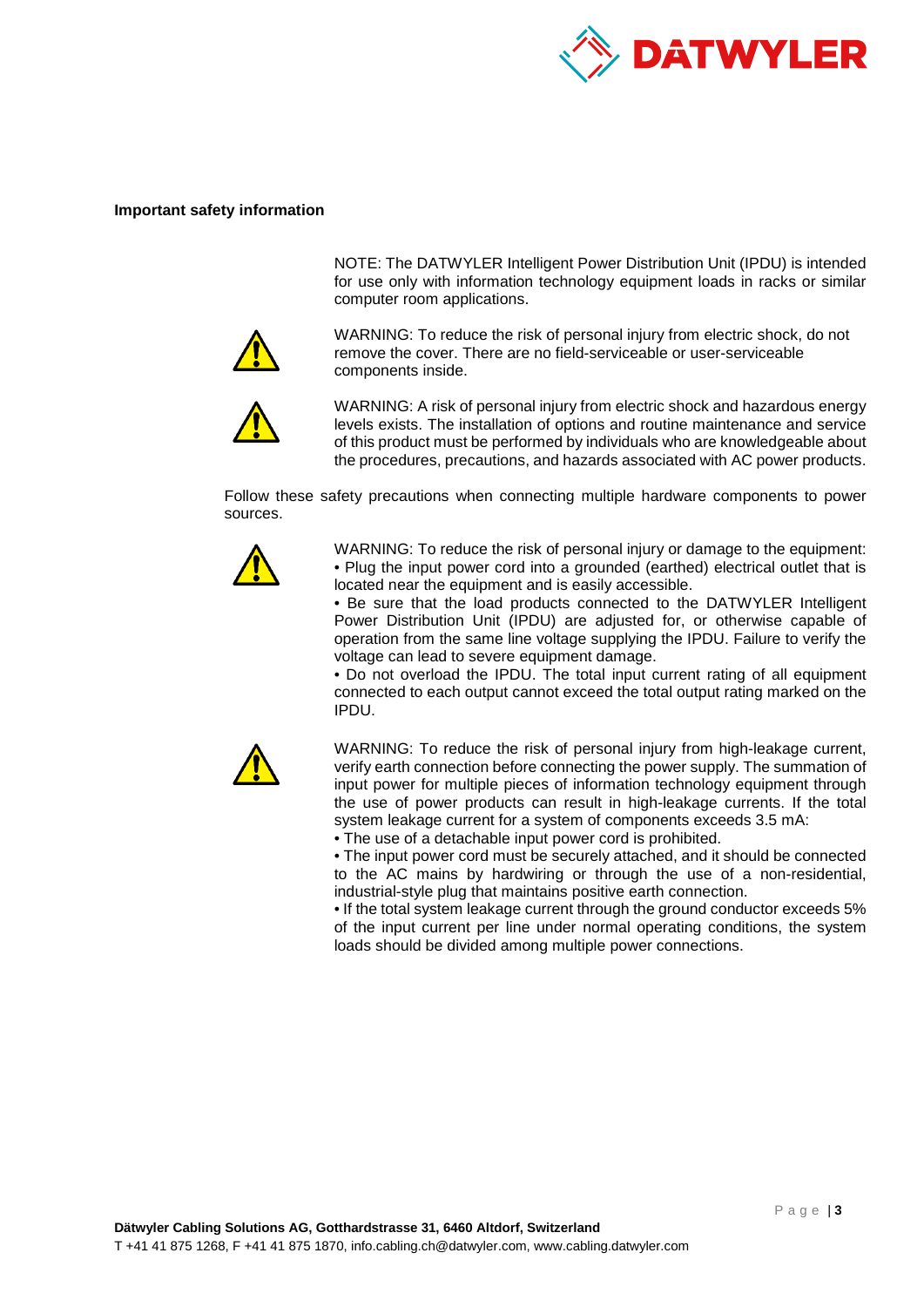

## <span id="page-3-0"></span>**1 Introduction**

The Datwyler MPDU-A Series is designed to combine network communication, AC/DC integration, power distribution, network management and hot-swap technology. With its functionalities it is ideal for application in modern data centres. It adopts key technologies to fulfil the demand of monitoring key data in a data centre environment.

### <span id="page-3-1"></span>**1.1 Main functions**

The Datwyler MPDU Series A has following functions:

- 1. Monitor input voltage (V)
- 2. Monitor total current load (A)
- 3. Monitor total power (kW)
- 4. Monitor energy consumption (kWh)
- 5. Monitor the micro-environment in the cabinet (°C / %)

### <span id="page-3-2"></span>**1.2 Monitoring method**

The data of the MPDU-A Series can be accessed through WEB interface, SNMP (v1) or Telnet command console.

The IPDU-A Series can be also monitored and managed through centralized management software.

### <span id="page-3-3"></span>**1.3 Applications**

The single phase device can be applied to environments with 100VAC~240VAC and up to 63A, the three phase to AC 200V~400V and up to 32A or DC 100V~350V power source. The outlet type and quantity can be customized at request.

The Datwyler MPDU-A Series is widely applied in data centre industries like network communication, telecommunication, electric power, finance, insurance, aerospace, transportation, information processing, education, health care, government etc.

### <span id="page-3-4"></span>**1.4 Front Panel**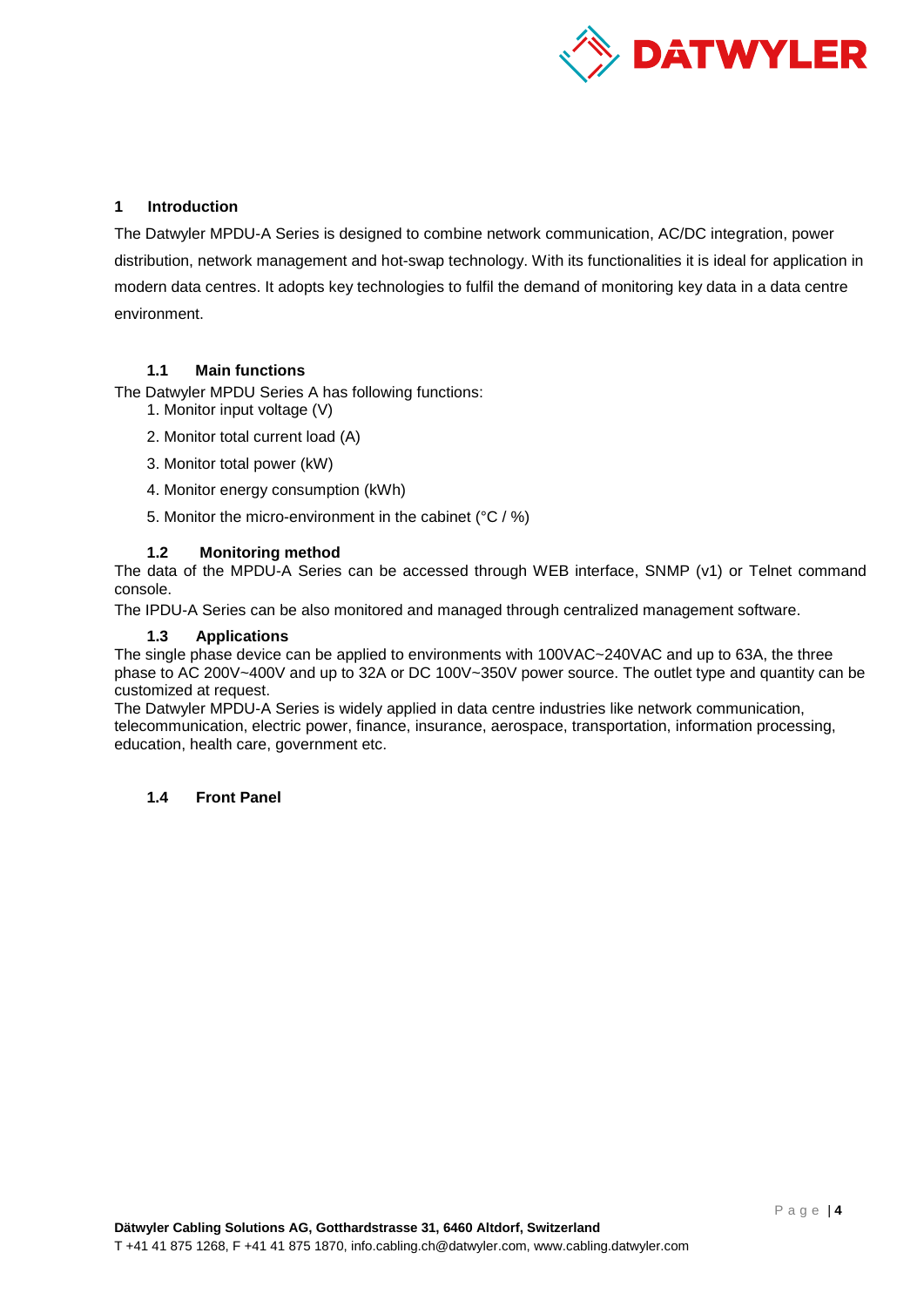



- 1. Screen: TFT screen
- 2. RUN: Run indicator
- KWH: kWh indicator
- ALM: Alarm indicator
- 3. NET: Ethernet port
- 4. SER: Daisy-chain port
- 5. LINK: Daisy-chain port
- 6. MENU: Menu Key
- 7. UP: Function set key
- 8. DOWN: Position selection key
- 9. RESET: Reset button
- 10. T/H: Temperature/Humidity sensor port

<span id="page-4-0"></span>**2 Instruction RS485 port and RJ45 terminal pin**  RJ45 terminal pin



| Color             | <b>Instructions</b> |
|-------------------|---------------------|
| 1. Orange & White | <b>GND</b>          |
| 2.Orange          | GND                 |
| 3.Green & White   | <b>RS485-A</b>      |
| 4.Blue            | RS485-A             |
| 5.Blue & White    | RS485-B             |
| 6.Green           | RS485-B             |
| Brown & White     | GND                 |
| 8. Brown          | GND                 |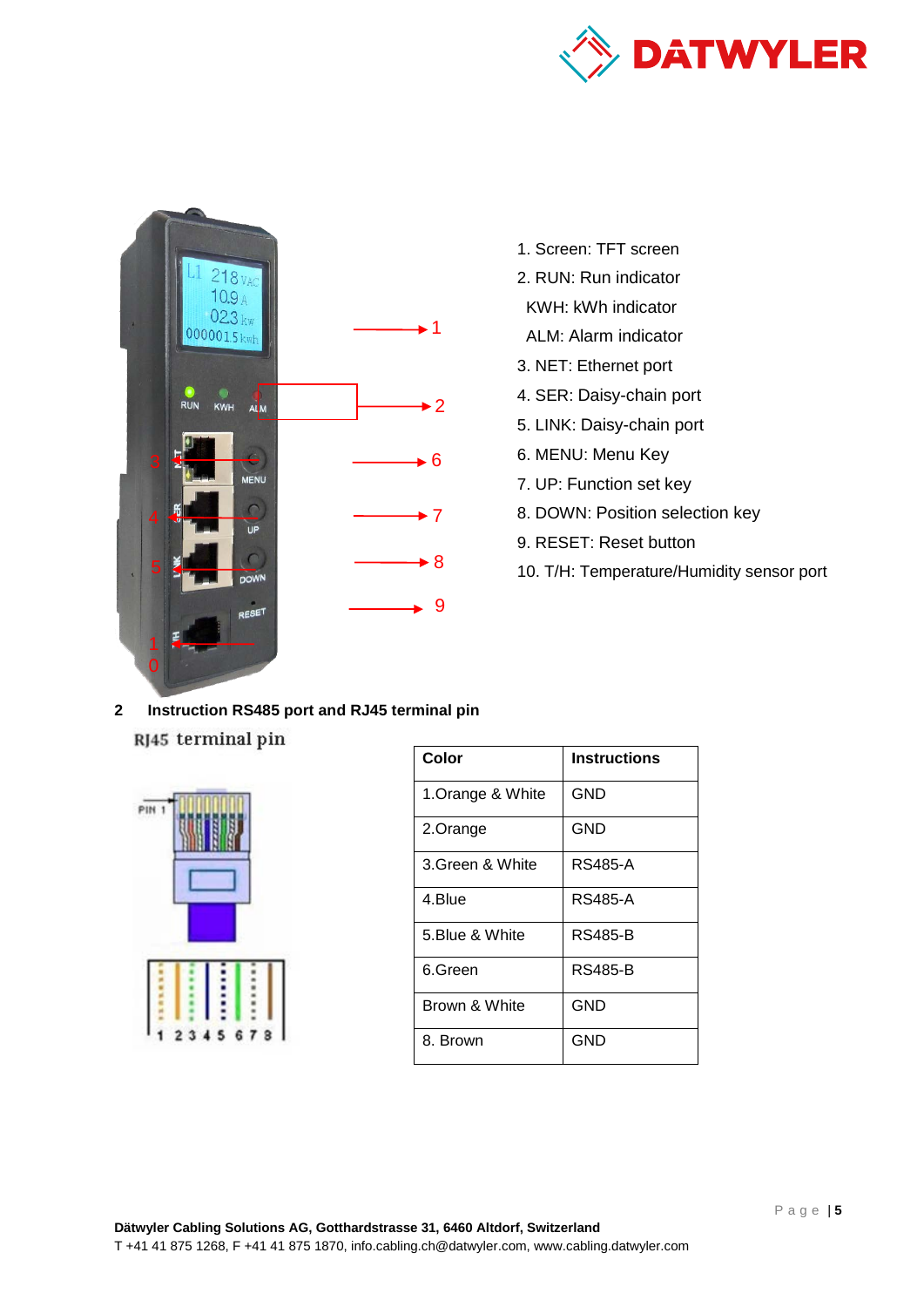

## <span id="page-5-0"></span>**3 Installation**

Unpack the IPDU carefully and check the completeness of the delivery scope. In case of deficit please contact your vendor.

The installation shall be done by an IT specialist. There must be sufficient and clean installation space available.

Make sure the installation place fulfil the permitted environmental conditions.

Use the delivered installation fittings and angles or suitable ones from other sources.

Install the IPDU de-energised and lay the connection cables properly to avoid accidents.

### <span id="page-5-1"></span>**4 Hardware**

<span id="page-5-2"></span>

| <b>Panel</b><br>composition | <b>Function</b>     | <b>Description</b>                                                                                                                                                                                                                                                                                                                                                  |  |  |  |
|-----------------------------|---------------------|---------------------------------------------------------------------------------------------------------------------------------------------------------------------------------------------------------------------------------------------------------------------------------------------------------------------------------------------------------------------|--|--|--|
| <b>RUN</b>                  | Run indicator       | Flashes every 1 second                                                                                                                                                                                                                                                                                                                                              |  |  |  |
| <b>KWH</b>                  | kWh indicator       | Flashing frequency depends on the load                                                                                                                                                                                                                                                                                                                              |  |  |  |
| <b>ALM</b>                  | Alarm indicator     | Light is on in case of alarm                                                                                                                                                                                                                                                                                                                                        |  |  |  |
| <b>NET</b>                  | Ethernet port       | LAN/WAN Ethernet communication port                                                                                                                                                                                                                                                                                                                                 |  |  |  |
| <b>SER</b>                  | Daisy-chain port    | RS-485 daisy-chain communication port                                                                                                                                                                                                                                                                                                                               |  |  |  |
| <b>LINK</b>                 | Daisy-chain port    | RS-485 daisy-chain communication port                                                                                                                                                                                                                                                                                                                               |  |  |  |
| <b>MENU</b>                 | Menu key            | To view the information displayed on LCD Module, light up the<br>LCD Module background and save the configuration by pressing<br>ENTER.<br>To reset the factory settings hold the MENU button and press the<br>٠<br><b>RESET</b> button to reset<br>To mute the alarm press and hold the MENU button for 4<br>$\overline{a}$<br>seconds to turn the alarm On or Off |  |  |  |
| UP                          | <b>Set Function</b> | Light up the LCD Module background, press the UP button set the<br>Master or Slave address cord, the maximum threshold of voltage,<br>current, temperature and humidity from 0 to 9                                                                                                                                                                                 |  |  |  |
| <b>DOWN</b>                 | Position selection  | Light up the LCD Module background, press the DOWN button to<br>select the address cord. The display will show maximum threshold of<br>voltage, current, temperature and humidity.                                                                                                                                                                                  |  |  |  |
| <b>RESET</b>                | <b>Reset button</b> | Reset the device.                                                                                                                                                                                                                                                                                                                                                   |  |  |  |
| Screen                      | Display             | The Display shows the measured power and environmental data.                                                                                                                                                                                                                                                                                                        |  |  |  |

# **4.1 Front panel**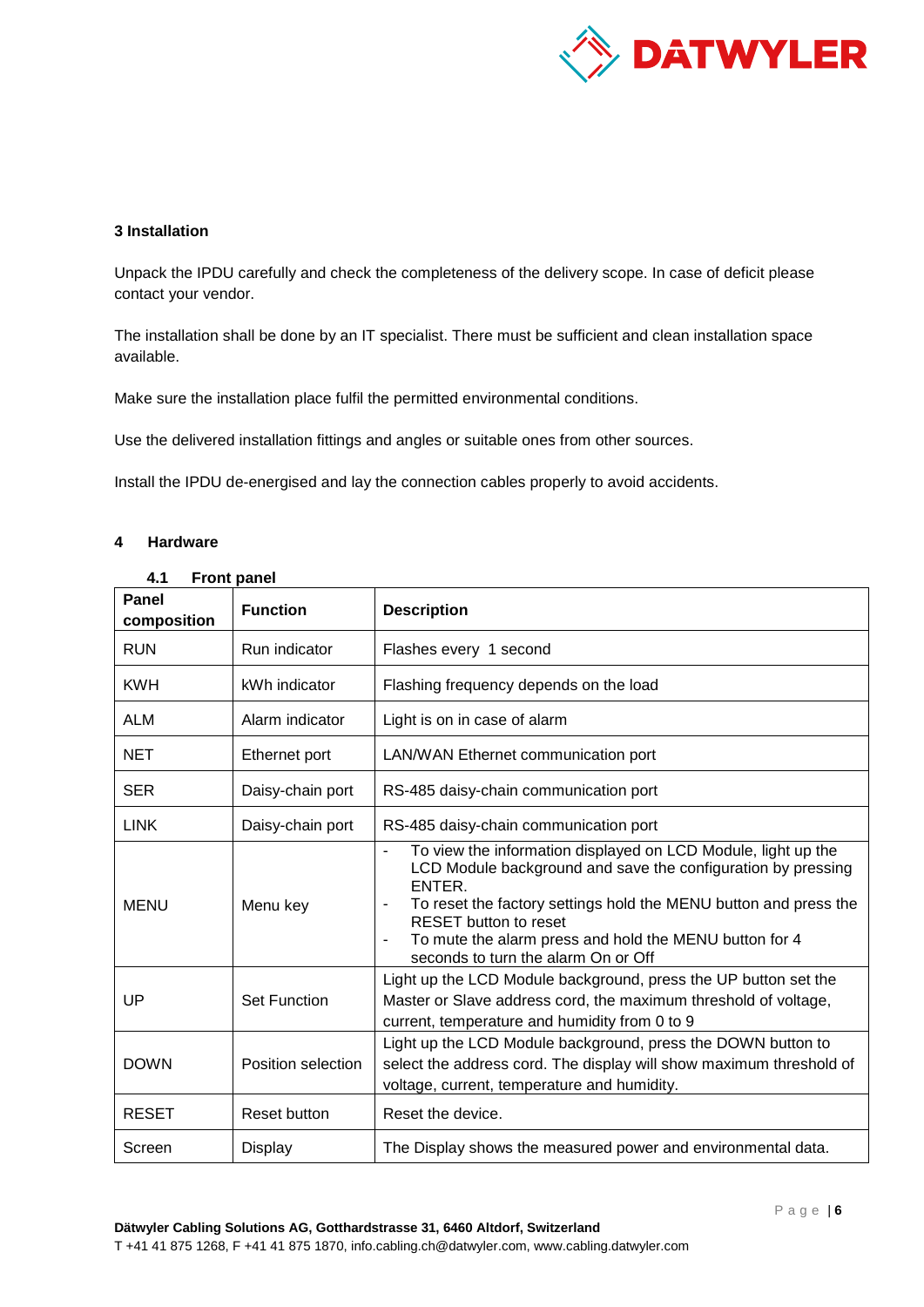

| Temperature and<br>T/H<br>humidity sensor<br>port | Plug Temperature & Humidity sensor here. |  |
|---------------------------------------------------|------------------------------------------|--|
|---------------------------------------------------|------------------------------------------|--|

### <span id="page-6-0"></span>**4.2 Initialization**

When the power is on, the RUN indicator will flash and the PDU works normally. The screen will light up after pressing MENU.

The following chapters will explain how to display the values in different modes (Direct Current Mode AC single phase mode and AC three phase mode).

### **4.2.1 Direct Current mode**

Screen 1: Voltage (VDC), Current (A), Power (KW), Energy (kWh)

Screen 2: Temperature (°C) and Humidity (%)

Screen 3: Baud rate (4800/9600/19200/38400)

Screen 4: Device IP address

Screen 5: Threshold of current (32A) and voltage (276VDC)

Screen 6: Threshold of the temperature (40℃) and humidity (90%)



# **4.2.2 AC single phase mode**

Screen1: Voltage (VAC), Current (A), Power (KW), Energy (kWh)

Screen 2: Temperature (°C) and Humidity (%)

Screen 3: Baud rate (4800/9600/19200/38400)

Screen 4: Device IP address

Screen 5: Threshold of the current (32A) and voltage (276VAC)

Screen 6: Threshold of the temperature (40℃) and humidity (90%)

Page | **7**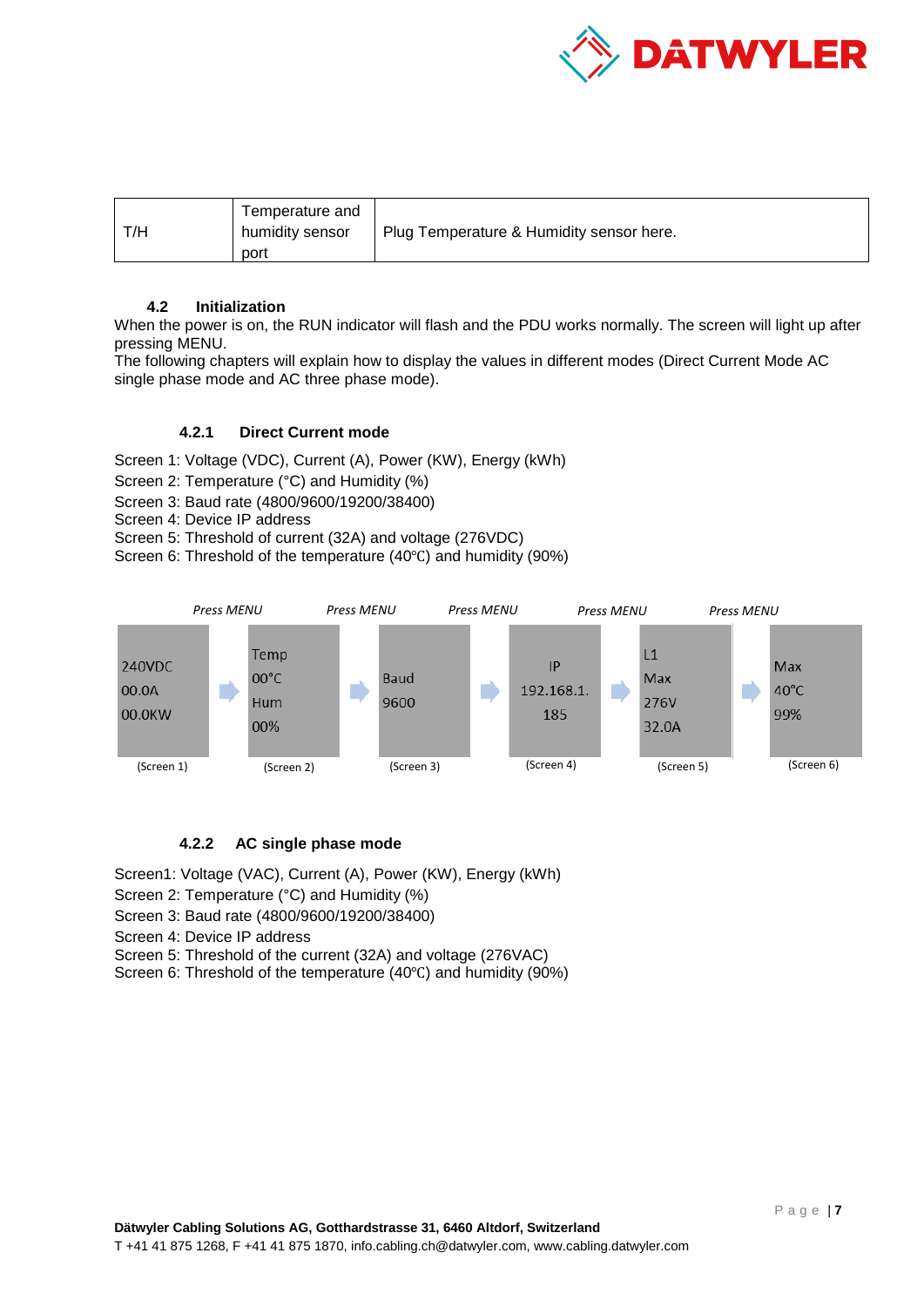



# **4.2.3 AC three phase mode**

Screen1: L1 Voltage (VAC), Current (A), Power (KW), Energy (KWh) Screen 2: L2 Voltage (VAC), Current (A), Power (KW), Energy (KWh) Screen 3: L3 Voltage (VAC), Current (A), Power (KW), Energy (KWh) Screen 4: Temperature (°C) and Humidity (%) Screen 5: Baud rate (4800/9600/19200/38400) Screen 6: Device IP address Screen 7: L1 threshold of current (32A) and voltage (276VAC) Screen 8: L2 threshold of current (32A) and voltage (276VAC)

Screen 9: L3 threshold of current (32A) and voltage (276VAC)

Screen 10: Threshold of temperature (40℃) and humidity (90%)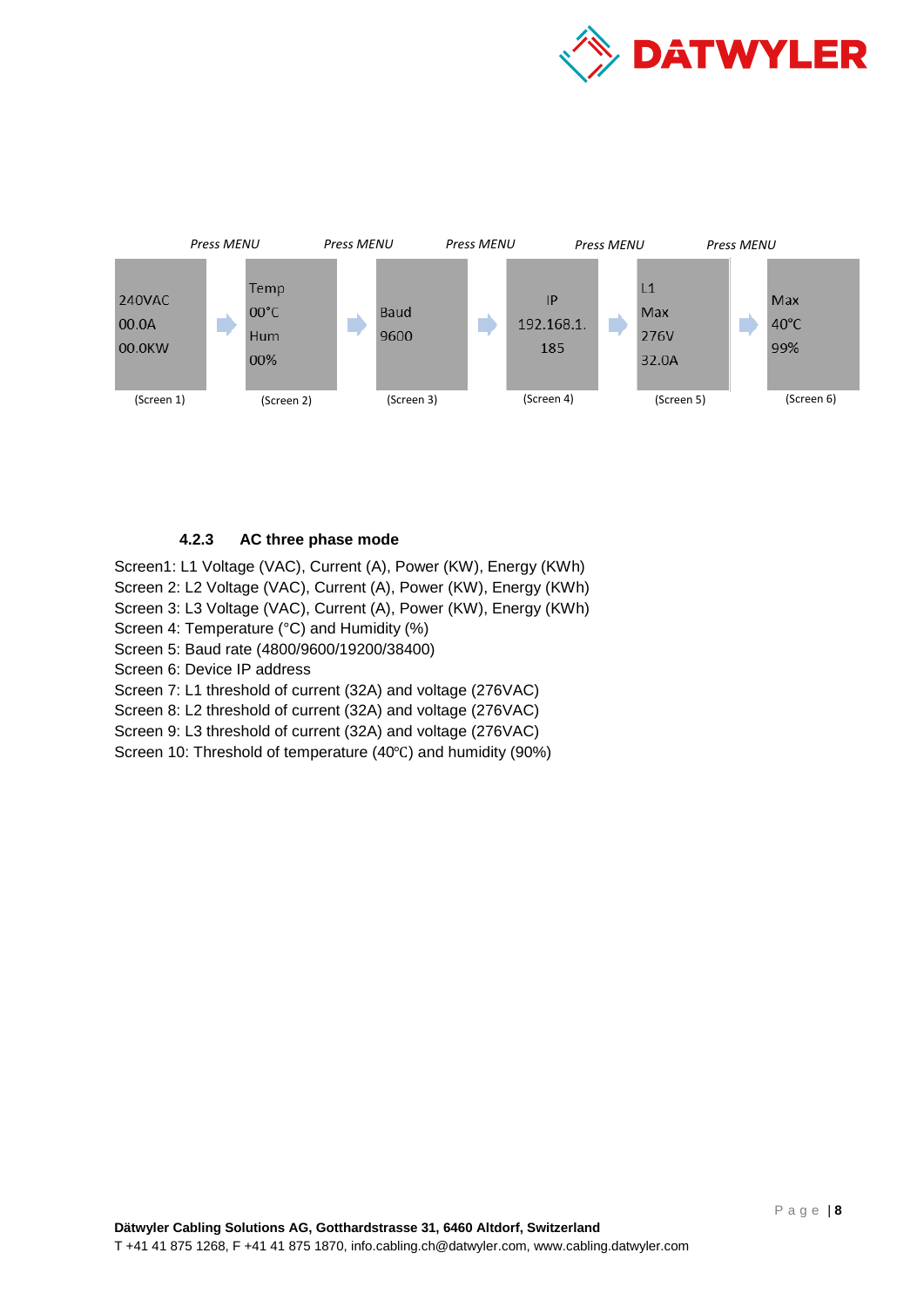



## **4.3 Hardware settings**

### <span id="page-8-0"></span>**4.3.1 Address code settings**

To locate the address code page (like Add -0) from the LCD screen, press DOWN button to set the value. It will turn from 4 to 0 for the master or slave address codes. Press the UP button to set the value which will cycle the address codes for MPDUs 0 to 4 (Master and Slaves).

# **4.3.2 Current and Voltage threshold settings**

To locate the threshold setting page (Figure 5 in single mode or Figure 7 to 9 in 3 phase mode) press the DOWN button to select the value that needs to be set. The select position will flash. Then press the UP button to set the threshold value. The allowed maximum current is 32A and maximum voltage is 276VAC Note: All above settings must be saved by pressing the MENU button. The settings will take effect after the beep. Otherwise the settings will not be saved.

# **4.3.3 Reset factory settings**

Press and hold the MENU button when power is on or Hold the MENU button and press the RESET button till the screen displays normally

### **4.3.4 Mute the alarm**

When an alarm is on press and hold the MENU button for 5-6 seconds to turn off/on the alarm. When the alarm was turned on, an O in red will be displayed in the screen. When the alarm was turned off, an F in red will be displayed in the screen.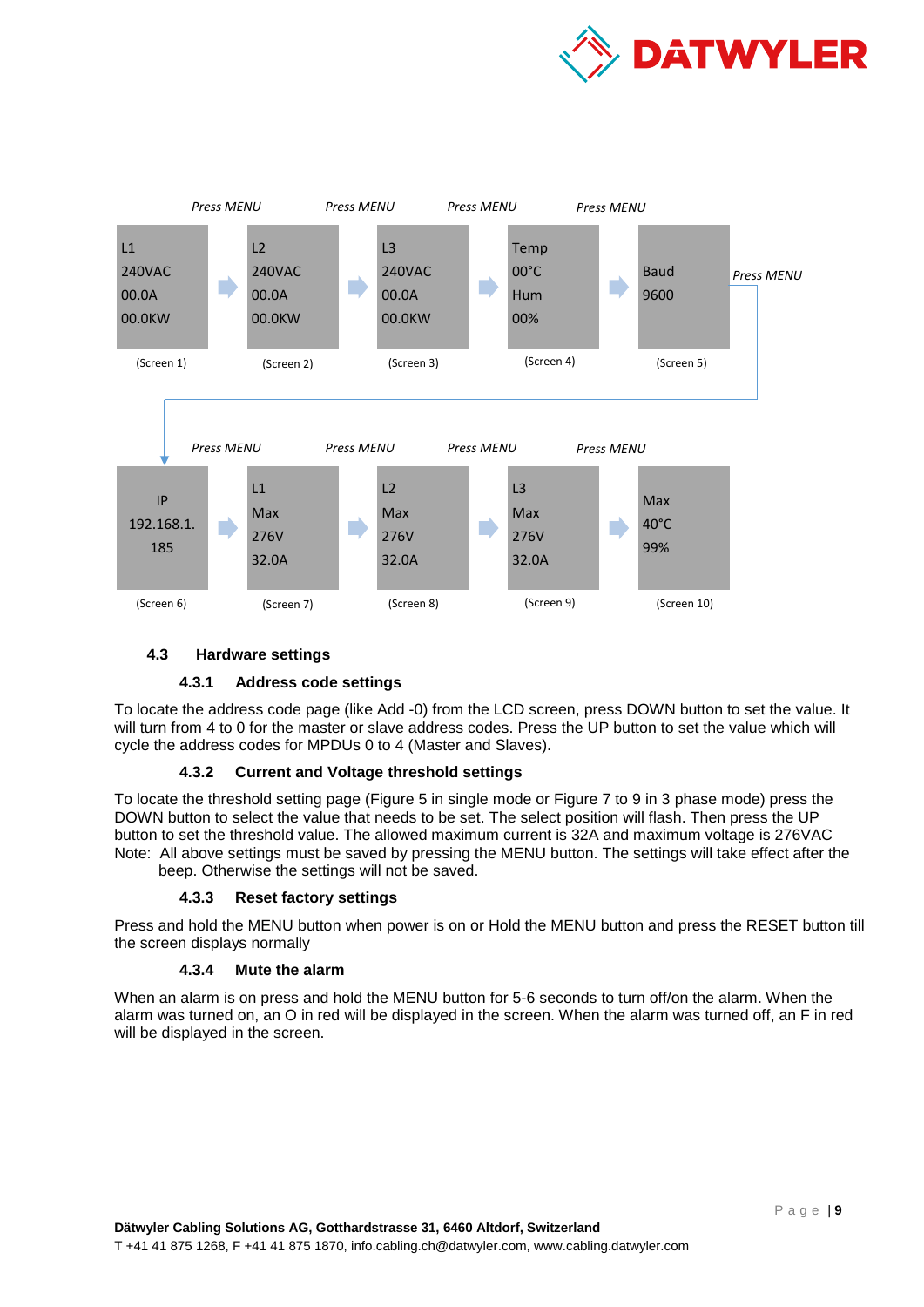

# **4.4 Daisy-chain connection**



<span id="page-9-0"></span>**4.4.1 Serial Daisy-chain mode**

By serial Daisy chain one MPDU-A Series is set as Master unit and the other(s) as Slave unit. The maximum daisy-chain can support 1 master with 4 slaves.

Connect the LINK port of the slave with the SER port of the Master or another SLAVE (compare figure above).



**4.4.2 Ethernet Daisy-chain mode**

(Figure 2)

Connect the NET port of each PDU to a port of the HUB. Connect the Net port of the HUB to the internet. There is no limitation in the number of PDUs. Please see Figure 2.

The PDU can be directly connected with the computer. Connect the Master's NET port with the Net port of the computer. Then access via IE.

# <span id="page-9-1"></span>**5 Software**

The user can access the Datwyler MPDU-A Series through WEB interface, SNMP (v1) or Telnet command console.

# **5.1 Web browser access**

<span id="page-9-2"></span>The user can access, monitor and control the Datwyler MPDU-A Series by web browser (ex. Internet Explorer, Google Chrome and other) by inserting the correct IP address in the address bar. A login window will pop-up (illustrated in figure 1).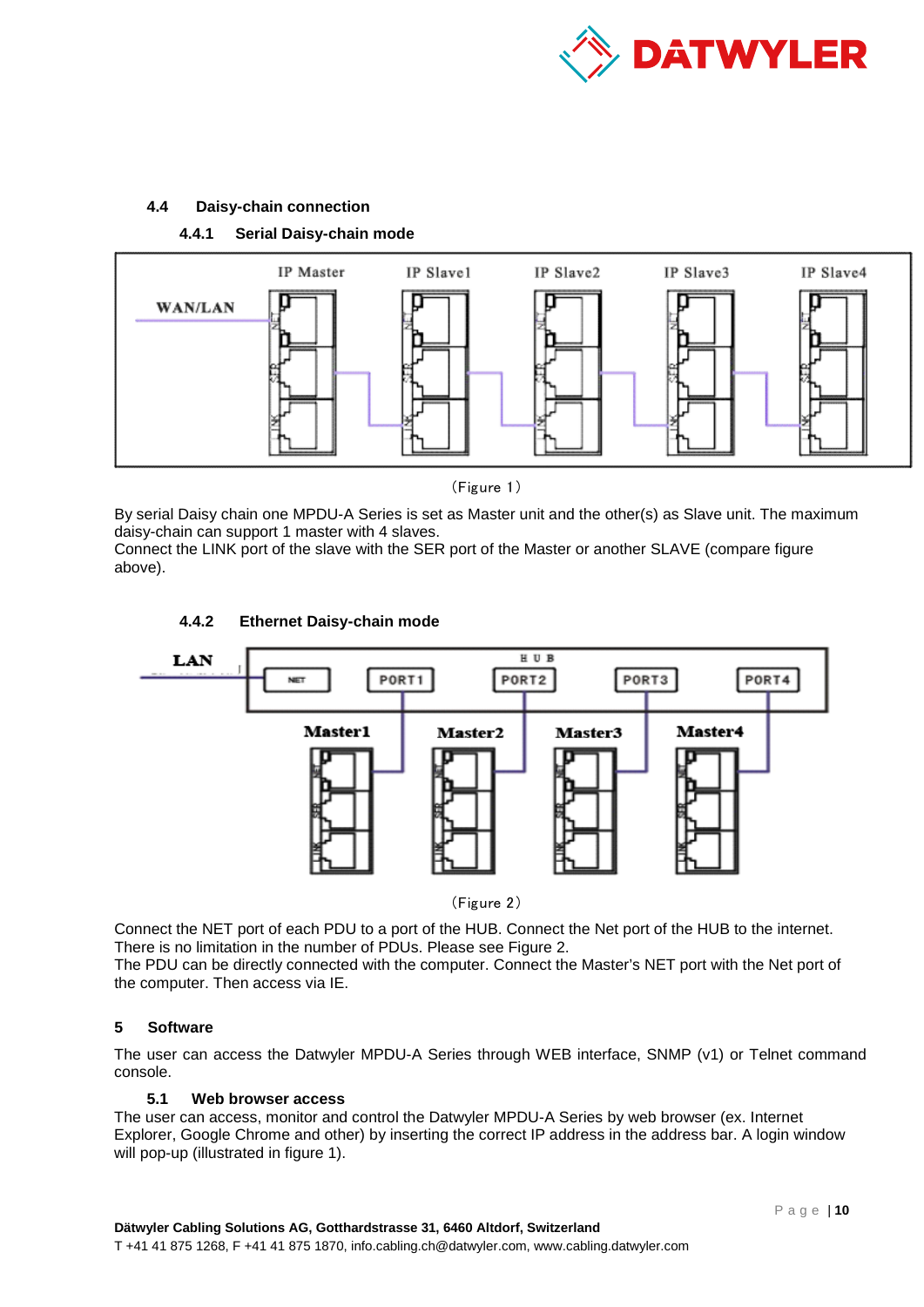

| <b>Welcome to DATWYLER IP-PDU.</b> |
|------------------------------------|
|                                    |
|                                    |
|                                    |
|                                    |
|                                    |
|                                    |
| Login                              |
|                                    |

The default user name and password is admin.

Figure1

After having entered the correct user name and password in the login dialog box you will be directed to the home page (as figure 2).

| <b>Device State</b><br><b>Threshold Settings</b> | PDU: Master              |                | L1   | UА              |        |
|--------------------------------------------------|--------------------------|----------------|------|-----------------|--------|
| <b>Device Settings</b>                           | Input: AC                |                | 225v | 0 <sub>kw</sub> |        |
| <b>User Settings</b>                             | <b>Input Line: Line1</b> |                |      |                 |        |
| Network                                          |                          |                |      | $0.4$ kWh       |        |
| SNMP/Telnet                                      | Item                     | <b>Name</b>    |      | <b>Status</b>   | Unit   |
|                                                  | 1                        | Line 1 Current |      | $\mathbf 0$     |        |
| <b>SMTP Settings</b>                             | $\overline{2}$           | Line 1 Voltage |      | 225             | $\vee$ |
| Restart                                          | 3                        | Line 1 Power   |      | $\mathbf{0}$    | kW     |
|                                                  | 4                        | Line 1 Energy  |      | 0.4             | kWh    |
|                                                  | 5                        | Temperature    |      | 0               | ℃      |
|                                                  | 6                        | Humidity       |      | $\mathbf{0}$    | $\%$   |

The home page interface includes a Menu on the left and an overview on the device status in the major screen.

# **5.1.1 Device state**

Here the current, voltage, power and energy consumption as well as Temperature and Humidity of the MPDU-A SERIES can checked as shown in figure 2.

PDU: Master In case there is more than one PDU connected, the user can choose in the drop-down list the Master unit or one of the Slave units. One Master unit can support up to you 4 Slave units (Slave 1- Slave 4).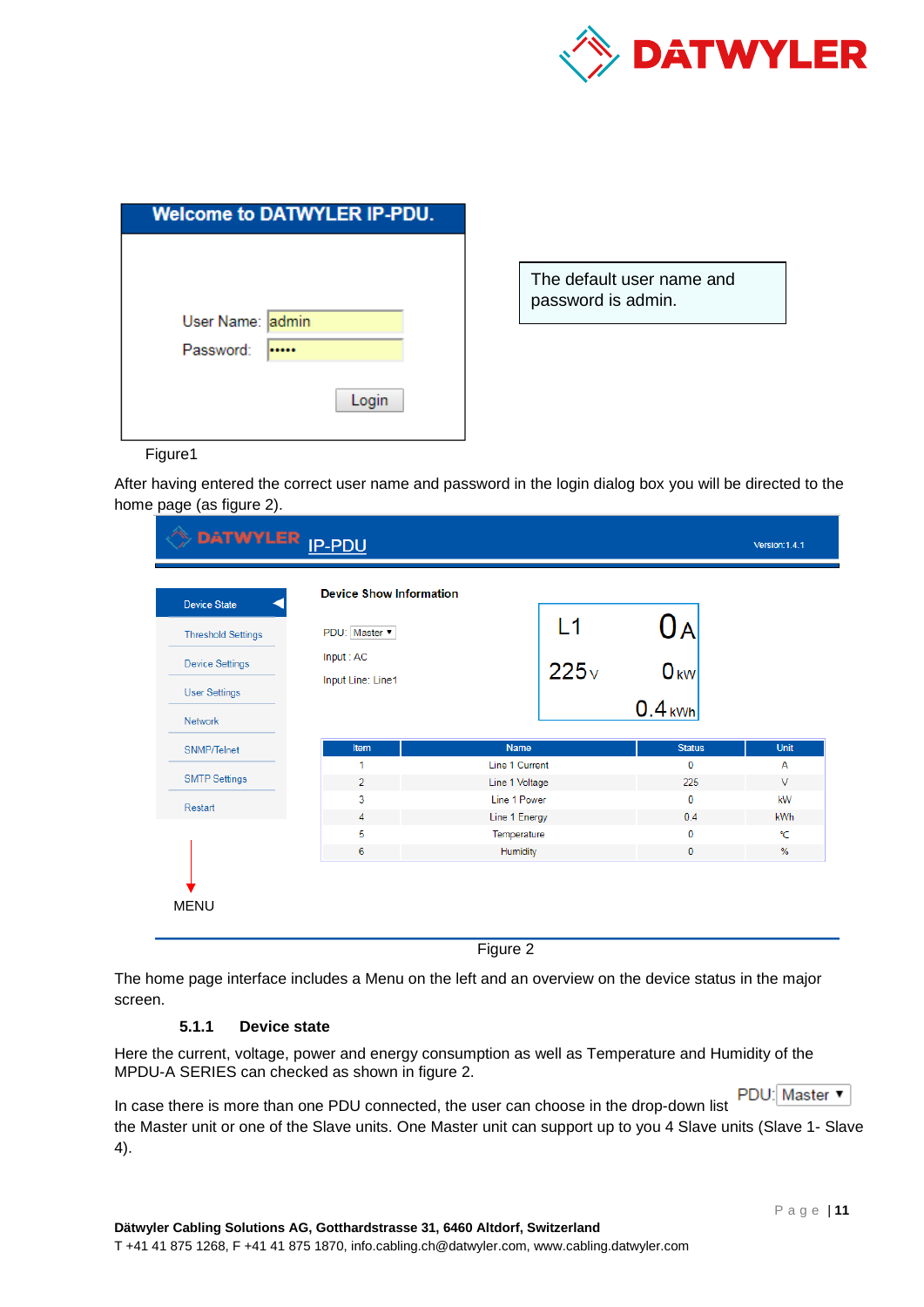

If the PDU has three phases the drop-down list "Input Line"  $\boxed{\text{Line 1} \blacktriangleright}$  the user can choose to view the status of L1,L2 or L3. Single phase PDUs do not have a drop-down list.

## **5.1.2 Threshold setting**

Choose Threshold Settings in the Menu. Here the threshold of current, voltage, temperature and humidity can be set for each phase (Figure 3).

| <b>DATWYLER</b> <sub>IP-PDU</sub> |                         |                |              |        |            |             |
|-----------------------------------|-------------------------|----------------|--------------|--------|------------|-------------|
|                                   | <b>Current Settings</b> |                |              |        |            |             |
| Device State                      | Item                    | <b>Name</b>    | State(A)     | Min(A) | Max(A)     | Save        |
| <b>Threshold Settings</b>         |                         | Line 1 Current | 0            | 0      | 30         | Save        |
| <b>Device Settings</b>            | <b>Voltage Settings</b> |                |              |        |            |             |
|                                   | Item                    | <b>Name</b>    | State(V)     | Min(V) | Max(V)     | <b>Save</b> |
| <b>User Settings</b>              |                         | Line 1 Voltage | 226          | O      | 276        | Save        |
| <b>Network</b>                    | <b>Sensor Settings</b>  |                |              |        |            |             |
| SNMP/Telnet                       | Item                    | <b>Name</b>    | <b>State</b> | Min    | <b>Max</b> | <b>Save</b> |
|                                   |                         | Temp $(°C)$    | 0            | 0      | 44         | Save        |
| <b>SMTP Settings</b>              | $\overline{2}$          | Hum $(%$       | $\mathbf 0$  | 10     | 90         | Save        |

Figure 3

Set the threshold of current, voltage, temperature and humidity.

The current of a single phase can range from 0-63A. The current threshold of a three phase PDU can range from 0-32A and direct current from 0-60A.

The input voltage can range from 170-276VAC

The temperate can range from 0-40℃ and humidity range from 0-99%

### **5.1.3 Device Settings**

Choose Device Settings from the Menu.

Device Name: Fill in the device name then save it.

Web server port

Work model: Define if the PDU is Master or Slave. Choose Master, Slave 1, ..., Slave 4. (Virtual Value:1-4) Energy Setting: To clear the energy line1 click the  $\frac{[Apply]}{[Apply]}$  button. The same operation shall be done for Line 2 and Line 3 in 3-phase products to clear the energy consumption.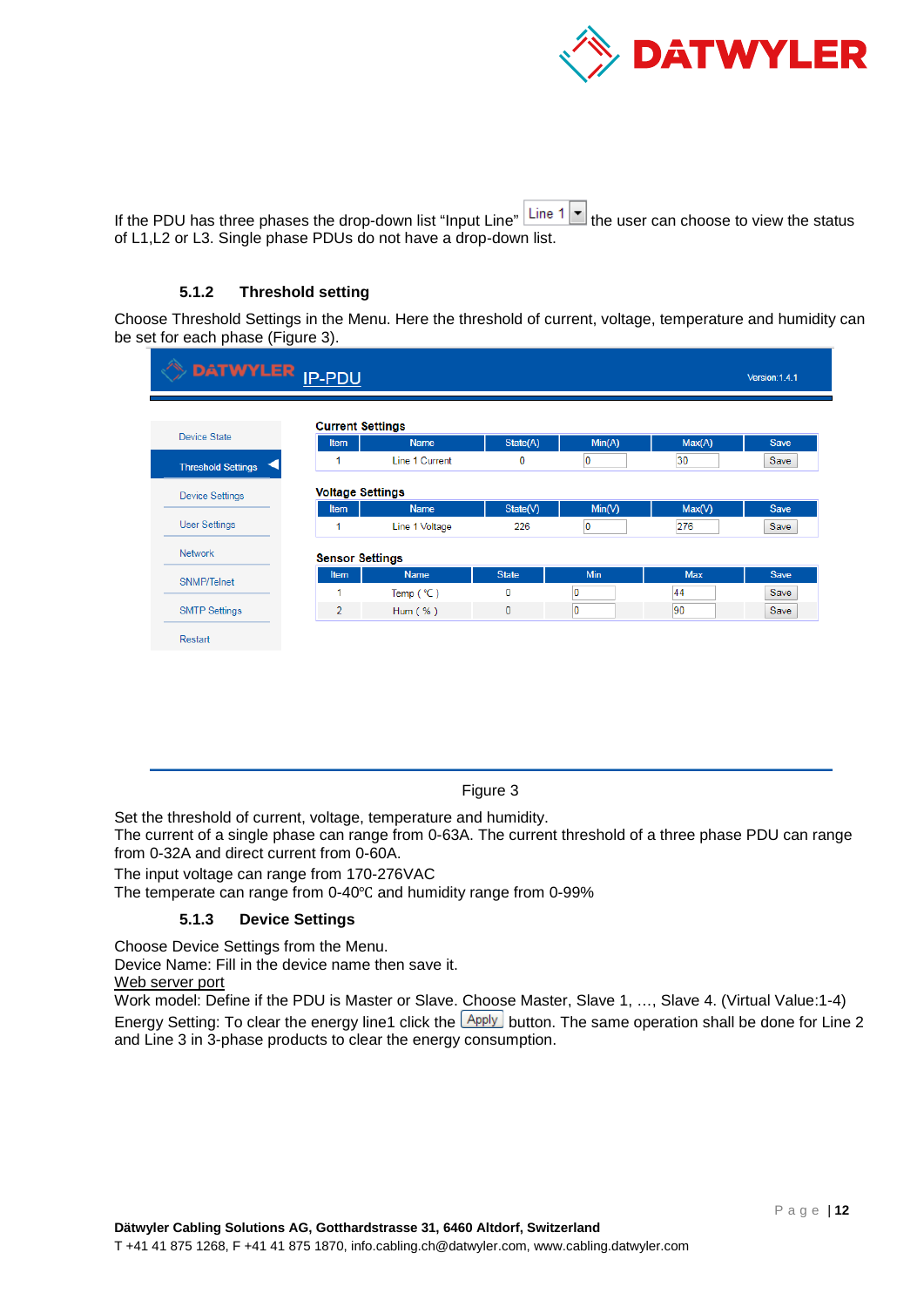

| DATWYLER <sub>IP-PDU</sub> |                         |                 | Version: 1.4.1 |
|----------------------------|-------------------------|-----------------|----------------|
| Device State               | <b>Device Settings</b>  |                 |                |
|                            | Device Name:            | IP-PDU          |                |
| <b>Threshold Settings</b>  | Web Server Port:        | 80              |                |
| <b>Device Settings</b>     | Work Mode:              | Master <b>v</b> |                |
| <b>User Settings</b>       | Save                    |                 |                |
| Network                    | <b>Energy Settings</b>  |                 |                |
| SNMP/Telnet                | Clear AC Energy Line 1: | Apply           |                |
| <b>SMTP Settings</b>       |                         |                 |                |
| Restart                    |                         |                 |                |
|                            |                         |                 |                |

Figure 4

# **5.1.4 User settings**

| DATWYLER <sub>IP-PDU</sub>                       |                                                 |           | Version: 1.4.1 |
|--------------------------------------------------|-------------------------------------------------|-----------|----------------|
| <b>Device State</b><br><b>Threshold Settings</b> | <b>User Settings</b><br>User Name:<br>Password: | admin<br> |                |
| <b>Device Settings</b><br><b>User Settings</b>   | Confirm Password:<br>Save                       |           |                |
| Network                                          |                                                 |           |                |
| SNMP/Telnet<br><b>SMTP Settings</b>              |                                                 |           |                |
| Restart                                          |                                                 |           |                |



Choose User Settings from the menu like in Figure 5. Here the user name and password can be set. Then save it. The user name and password shall not exceed 16 digits.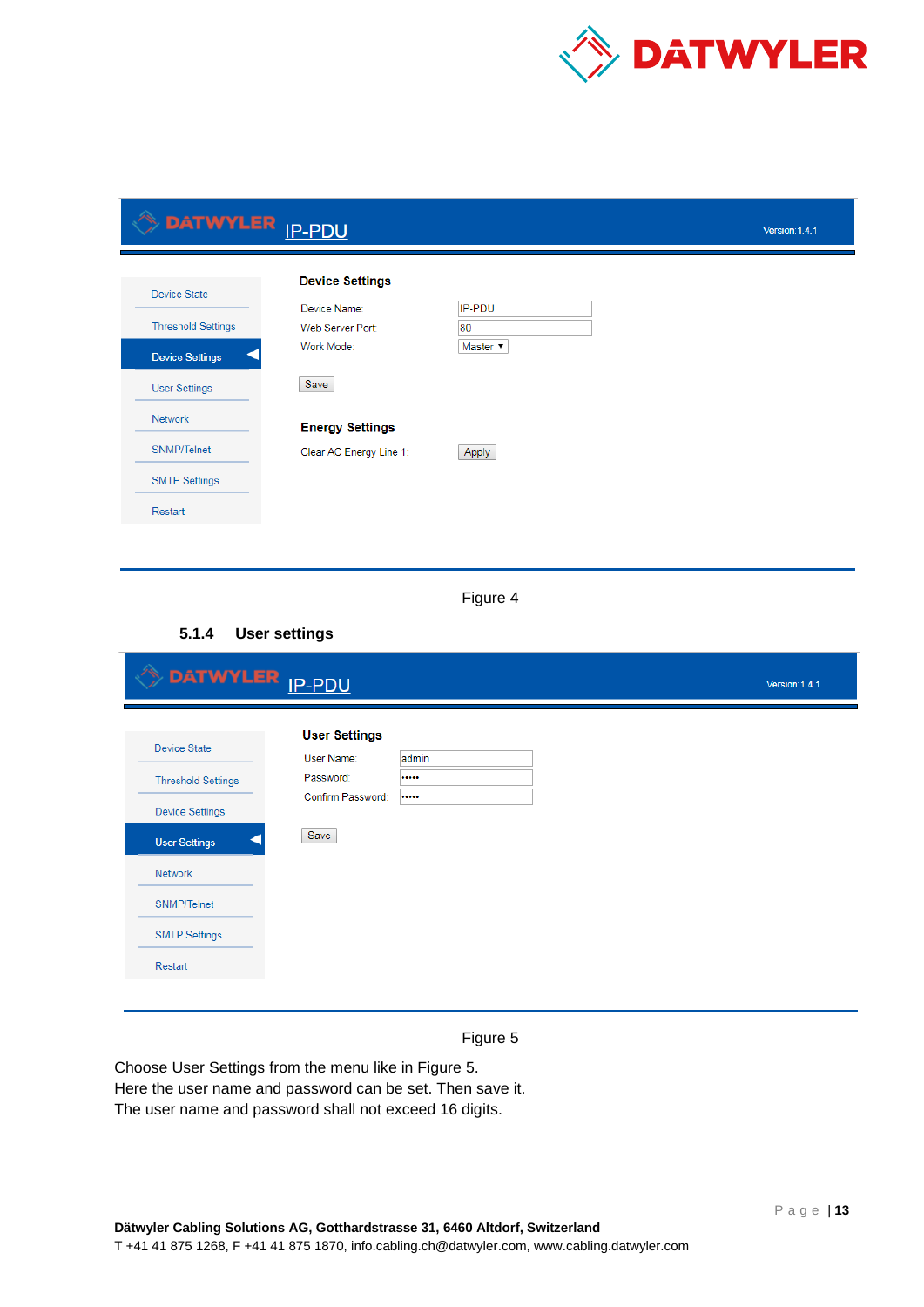

# **5.1.5 Networking Setting**

| DATWYLER <sub>IP-PDU</sub> |                            |                              | Version: 1.4.1 |
|----------------------------|----------------------------|------------------------------|----------------|
| Device State               | <b>Network Settings</b>    | 192.168.1.163                |                |
| <b>Threshold Settings</b>  | System IP:<br>Subnet Mask: | 255.255.255.0                |                |
| <b>Device Settings</b>     | Default Gateway:<br>DNS:   | 192.168.1.1<br>202.96.128.86 |                |
| <b>User Settings</b>       | Save                       |                              |                |
| <b>Network</b>             |                            |                              |                |
| SNMP/Telnet                |                            |                              |                |
| <b>SMTP Settings</b>       |                            |                              |                |
| Restart                    |                            |                              |                |
|                            |                            |                              |                |

Figure 6

Choose Network from the Menu.

Networking Setting: System IP: 192.168.1.163 (factory default IP Address)

Subnet Mask: 255.255.255.0

Default Gateway: 192.168.1.1

DNS: factory default is 202.96.128.86

Please ensure the DNS address is correct so that email can be sent out.

Note: Restarting software is necessary after a modification of the network settings.

## **5.1.6 SNMP Setting**

Choose SNMP/Tablet from the Menu.

The default setting of community is "public" and the default setting of community is "private". This can be modified according to the need of application.

Fill in the trap address of the SNMP management platform. The trap alarm will be sent automatically. There is a possibility to set 2 trap addresses.

Note: Restarting software is necessary after SNMP setting.

To use or not a Telnet Server select "Enable" or "Disable". The default state is enabled.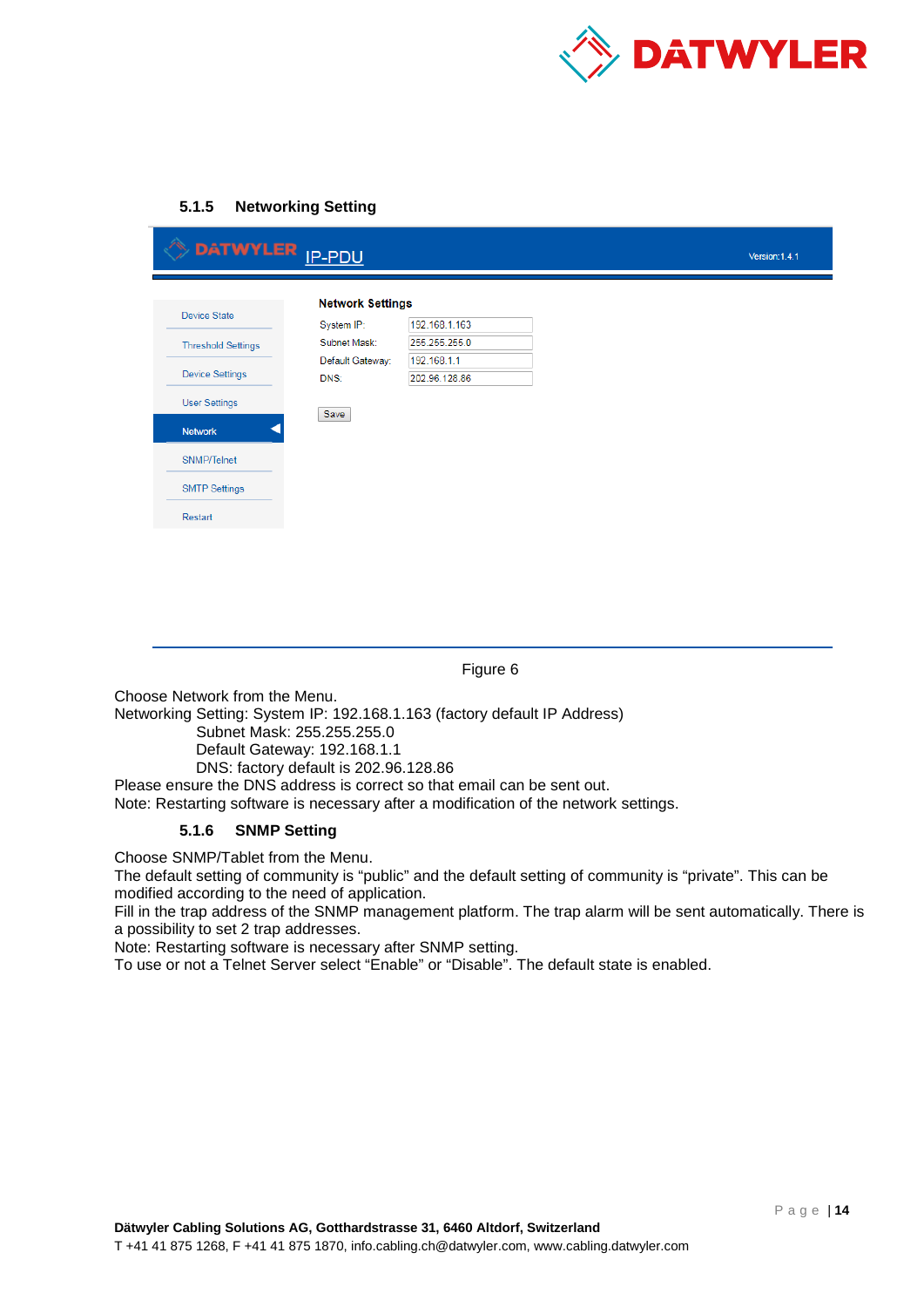

| DATWYLER <sub>IP-PDU</sub> |                               |                    | Version: 1.4.1 |
|----------------------------|-------------------------------|--------------------|----------------|
| <b>Device State</b>        | <b>SNMP</b><br>Get Community: | public             |                |
| <b>Threshold Settings</b>  | Set Community:                | private            |                |
| <b>Device Settings</b>     | Trap1 IP:<br>Trap2 IP:        | 0.0.0.0<br>0.0.0.0 |                |
| <b>User Settings</b>       | Save                          |                    |                |
| Network                    |                               |                    |                |
| <b>SNMP/Telnet</b>         | <b>Telnet</b>                 |                    |                |
| <b>SMTP Settings</b>       | Telnet Server:                | Enable v           |                |
| Restart                    | Save                          |                    |                |

Figure 7

# **5.1.7 E-mail Alarm Settings**

Choose SMTP Settings in the Menu.

Set the SMTP including SMTP account, password, SMTP server and port, then save. Click "Testing" and fill in the testing email address. If the test email is received, the setting is effective. See below interface.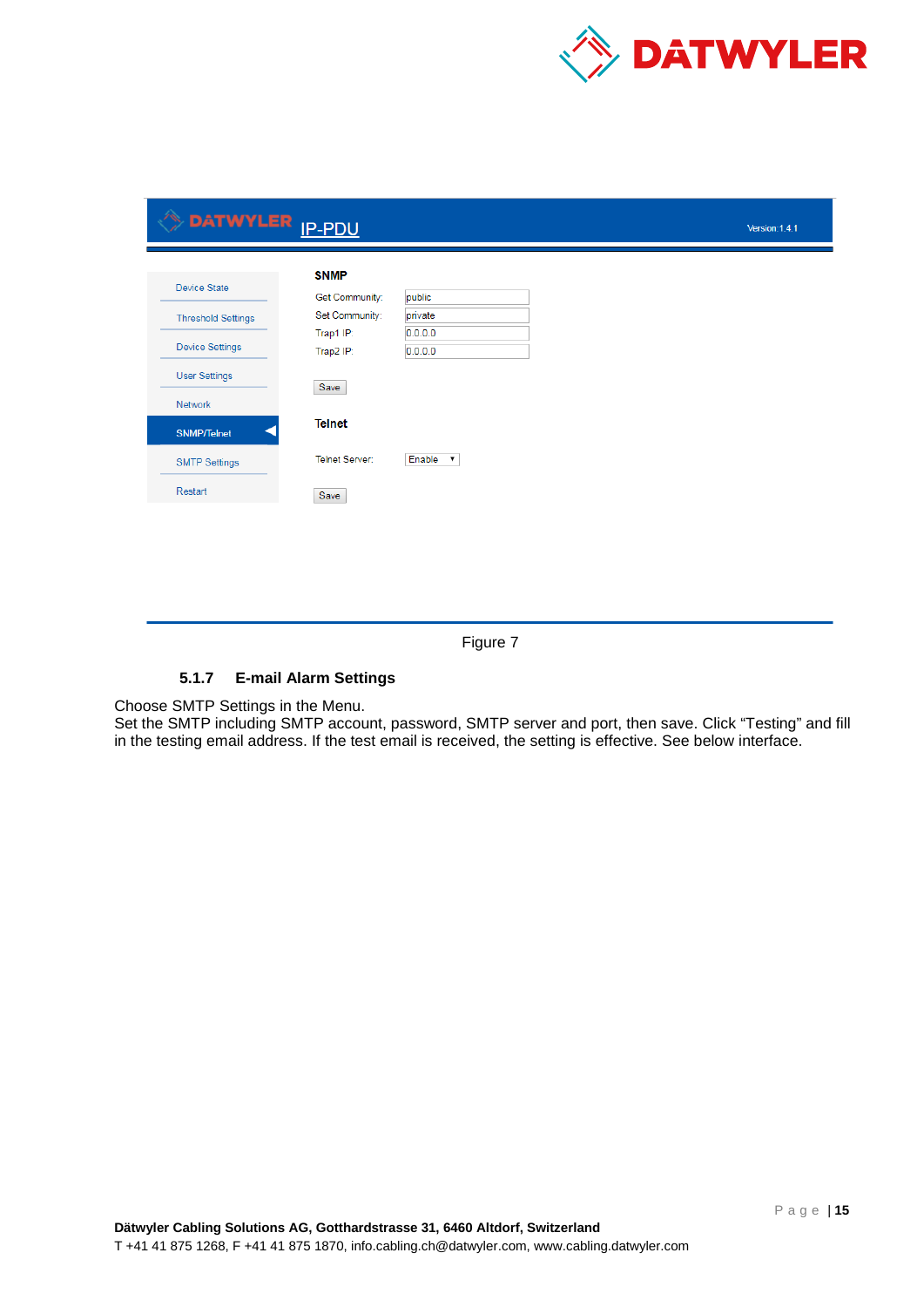

| <b>SMTP Settings</b><br>Device State<br><b>SMTP Account:</b><br>Password:<br><b>Threshold Settings</b><br>SMTP Server:<br><b>Device Settings</b><br>25<br>Port:<br>Send To:<br><b>User Settings</b><br>Network<br>Testing<br>Save<br>SNMP/Telnet<br><b>SMTP Settings</b><br>Restart | DATWYLER <sub>IP-PDU</sub> |  | Version: 1.4.1 |
|-------------------------------------------------------------------------------------------------------------------------------------------------------------------------------------------------------------------------------------------------------------------------------------|----------------------------|--|----------------|
|                                                                                                                                                                                                                                                                                     |                            |  |                |
|                                                                                                                                                                                                                                                                                     |                            |  |                |
|                                                                                                                                                                                                                                                                                     |                            |  |                |
|                                                                                                                                                                                                                                                                                     |                            |  |                |
|                                                                                                                                                                                                                                                                                     |                            |  |                |

Figure 8

# **5.1.8 Restart & Restore**

Choose Restart from the menu.

Here the software can either be restarted or the factory default settings be restored.

Select Activity: After having chosen from the drop down menu "restart" or "restore", click "Save". When the MPDU-A series is buzzing, the software restart was successful.

Note: Press and hold the MENU button when power on to restore to factory settings.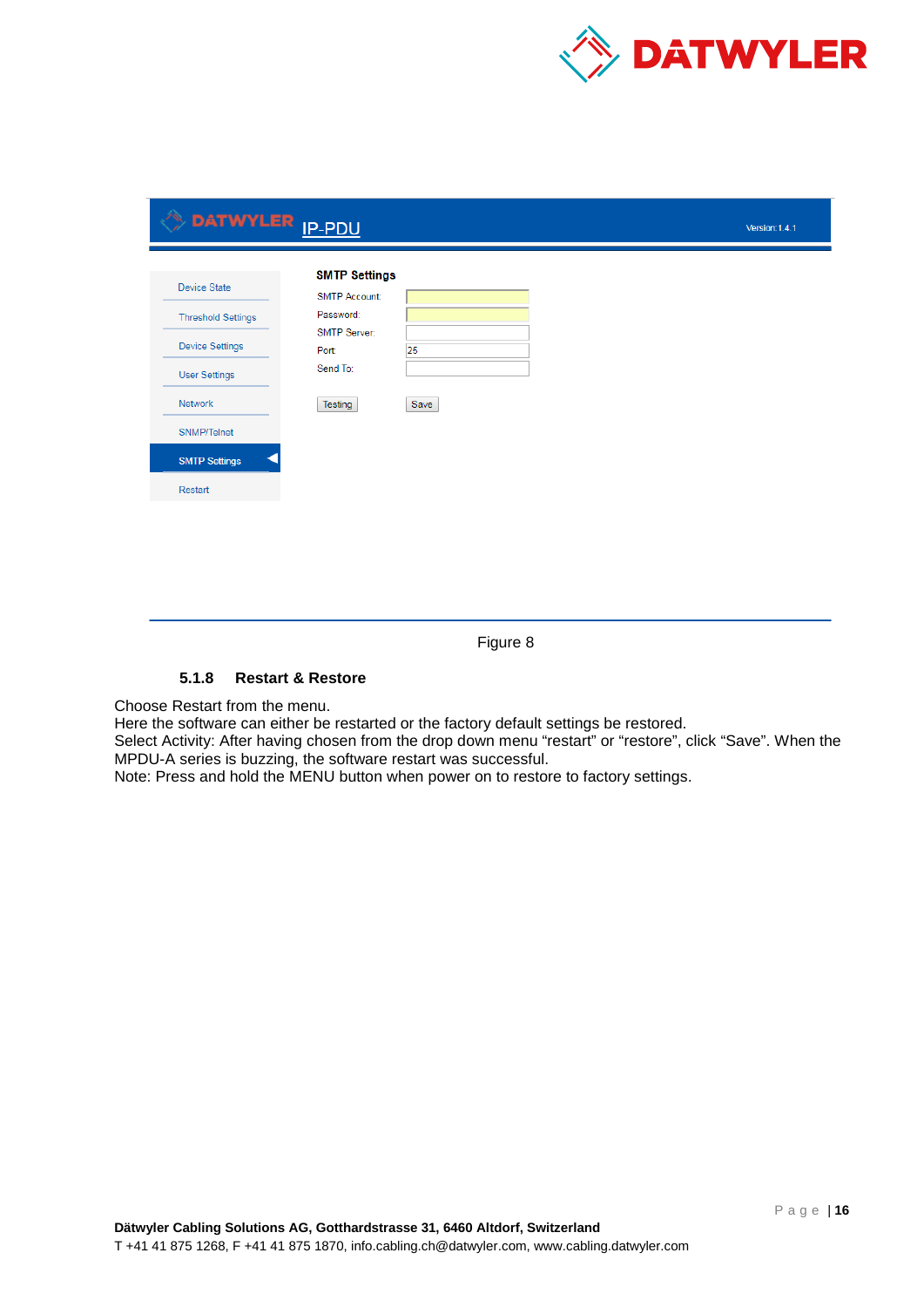

# DATWYLER <u>IP-PDU</u> Version: 1.4.1 **System Settings** Device State  $\blacktriangledown$ Select Activity: Restart **Threshold Settings** Device Settings Save **User Settings** Network SNMP/Telnet **SMTP Settings** Restart

Figure 9

# **6 SNMP access**

<span id="page-16-0"></span>SNMP access:SNMP( V1)

|             | <b>OID</b>                  | <b>Instructions</b>                  |
|-------------|-----------------------------|--------------------------------------|
| Device Name | 1.3.6.1.4.1.30966.10.3.1.1  | Master device name                   |
| mVoltage A  | 1.3.6.1.4.1.30966.10.3.2.1  | Voltage of L1 for master device      |
| mVoltage B  | 1.3.6.1.4.1.30966.10.3.2.2  | Voltage of L2 for master device      |
| mVoltage C  | 1.3.6.1.4.1.30966.10.3.2.3  | Voltage of L3 for master device      |
| mCurrent A  | 1.3.6.1.4.1.30966.10.3.2.4  | Current of L1 for master device      |
| mCurrent B  | 1.3.6.1.4.1.30966.10.3.2.5  | Current of L2 for master device      |
| mCurrent C  | 1.3.6.1.4.1.30966.10.3.2.6  | Current of L3 for master device      |
| mEnergy A   | 1.3.6.1.4.1.30966.10.3.2.7  | Power energy of L1 for master device |
| mEnergy B   | 1.3.6.1.4.1.30966.10.3.2.8  | Power energy of L2 for master device |
| mEnergy C   | 1.3.6.1.4.1.30966.10.3.2.9  | Power energy of L3 for master device |
| mTem        | 1.3.6.1.4.1.30966.10.3.2.10 | The temperature value of Master      |
| mHum        | 1.3.6.1.4.1.30966.10.3.2.11 | The humidity value of Master         |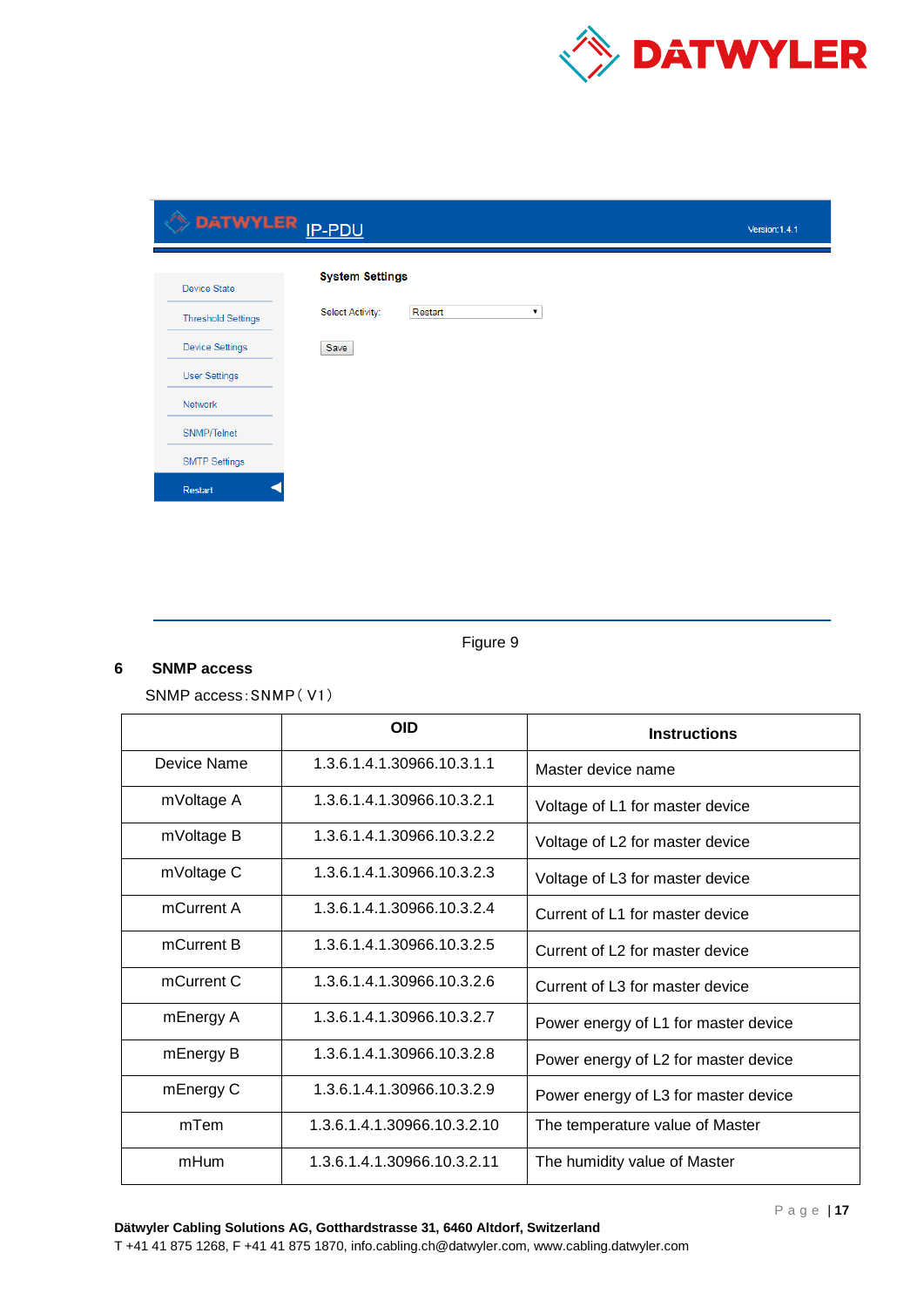

| sOneVoltage A   | 1.3.6.1.4.1.30966.10.3.2.12 | Voltage of L1 for slave 1        |
|-----------------|-----------------------------|----------------------------------|
| sOneVoltage B   | 1.3.6.1.4.1.30966.10.3.2.13 | Voltage of L2 for slave 1        |
| sOneVoltage C   | 1.3.6.1.4.1.30966.10.3.2.14 | Voltage of L3 for slave 1        |
| sOneCurrent A   | 1.3.6.1.4.1.30966.10.3.2.15 | Current of L1 for slave 1        |
| sOneCurrent B   | 1.3.6.1.4.1.30966.10.3.2.16 | Current of L2 for slave 1        |
| sOneCurrent C   | 1.3.6.1.4.1.30966.10.3.2.17 | Current of L3 for slave 1        |
| sOneEnergy A    | 1.3.6.1.4.1.30966.10.3.2.18 | Power energy of L1 for slave 1   |
| sOneEnergy B    | 1.3.6.1.4.1.30966.10.3.2.19 | Power energy of L2 for slave 1   |
| sOneEnergy C    | 1.3.6.1.4.1.30966.10.3.2.20 | Power energy of L3 for slave 1   |
| sOneTem         | 1.3.6.1.4.1.30966.10.3.2.21 | The temperature value of Slave 1 |
| sOneHum         | 1.3.6.1.4.1.30966.10.3.2.22 | The temperature value of Slave 1 |
| sTwoVoltage A   | 1.3.6.1.4.1.30966.10.3.2.23 | Voltage of L1 for slave 2        |
| sTwoVoltage B   | 1.3.6.1.4.1.30966.10.3.2.24 | Voltage of L2 for slave 2        |
| sTwoVoltage C   | 1.3.6.1.4.1.30966.10.3.2.25 | Voltage of L3 for slave 2        |
| sTwoCurrent A   | 1.3.6.1.4.1.30966.10.3.2.26 | Current of L1 for slave 2        |
| sTwoCurrent B   | 1.3.6.1.4.1.30966.10.3.2.27 | Current of L2 for slave 2        |
| sTwoCurrent C   | 1.3.6.1.4.1.30966.10.3.2.28 | Current of L3 for slave 2        |
| sTwoEnergy A    | 1.3.6.1.4.1.30966.10.3.2.29 | Power energy of L1 for slave 2   |
| sTwoEnergy B    | 1.3.6.1.4.1.30966.10.3.2.30 | Power energy of L2 for slave 2   |
| sTwoEnergy C    | 1.3.6.1.4.1.30966.10.3.2.31 | Power energy of L3 for slave 2   |
| sTwoTem         | 1.3.6.1.4.1.30966.10.3.2.32 | The temperature value of Slave 2 |
| sTwoHum         | 1.3.6.1.4.1.30966.10.3.2.33 | The temperature value of Slave 2 |
| sThreeVoltage A | 1.3.6.1.4.1.30966.10.3.2.34 | Voltage of L1 for slave 3        |
| sThreeVoltage B | 1.3.6.1.4.1.30966.10.3.2.35 | Voltage of L2 for slave 3        |
| sThreeVoltage C | 1.3.6.1.4.1.30966.10.3.2.36 | Voltage of L3 for slave 3        |
| sThreeCurrent A | 1.3.6.1.4.1.30966.10.3.2.37 | Current of L1 for slave 3        |
| sThreeCurrent B | 1.3.6.1.4.1.30966.10.3.2.38 | Current of L2 for slave 3        |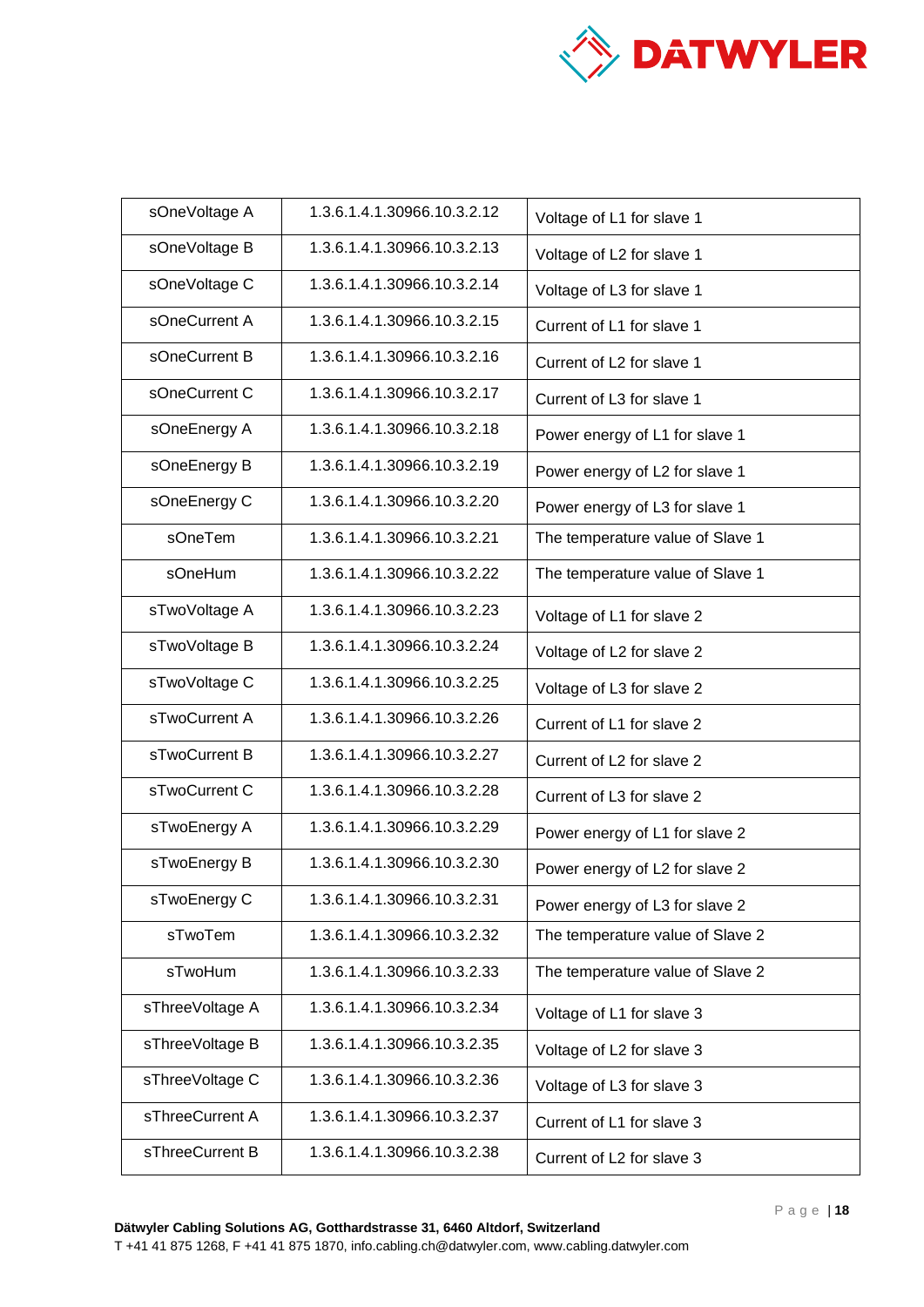

| sThreeCurrent C                              | 1.3.6.1.4.1.30966.10.3.2.39 | Current of L3 for slave 3        |
|----------------------------------------------|-----------------------------|----------------------------------|
| sThreeEnergy A                               | 1.3.6.1.4.1.30966.10.3.2.40 | Power energy of L1 for slave 3   |
| sThreeEnergy B                               | 1.3.6.1.4.1.30966.10.3.2.41 | Power energy of L2 for slave 3   |
| sThreeEnergy C                               | 1.3.6.1.4.1.30966.10.3.2.42 | Power energy of L3 for slave 3   |
| sThreeTem                                    | 1.3.6.1.4.1.30966.10.3.2.43 | Temperature value of Slave 3     |
| sThreeHum                                    | 1.3.6.1.4.1.30966.10.3.2.44 | Temperature value of Slave 3     |
| sFourVoltage A                               | 1.3.6.1.4.1.30966.10.3.2.45 | Voltage of L1 for slave 4        |
| sFourVoltage B                               | 1.3.6.1.4.1.30966.10.3.2.46 | Voltage of L2 for slave 4        |
| sFourVoltage C                               | 1.3.6.1.4.1.30966.10.3.2.47 | Voltage of L3 for slave 4        |
| sFourCurrent A                               | 1.3.6.1.4.1.30966.10.3.2.48 | Current of L1 for slave 4        |
| sFourCurrent B                               | 1.3.6.1.4.1.30966.10.3.2.49 | Current of L2 for slave 4        |
| sFourCurrent C                               | 1.3.6.1.4.1.30966.10.3.2.50 | Current of L3 for slave 4        |
| 1.3.6.1.4.1.30966.10.3.2.51<br>sFourEnergy A |                             | Power energy of L1 for slave 4   |
| sFourEnergy B                                | 1.3.6.1.4.1.30966.10.3.2.52 | Power energy of L2 for slave 4   |
| sFourEnergy C                                | 1.3.6.1.4.1.30966.10.3.2.53 | Power energy of L3 for slave 4   |
| sFourTem                                     | 1.3.6.1.4.1.30966.10.3.2.54 | The temperature value of Slave 4 |
| sFourHum                                     | 1.3.6.1.4.1.30966.10.3.2.55 | The temperature value of Slave 4 |

# <span id="page-18-0"></span>**7 Telnet access**

The application of Telnet enables an easy remote management of the PDU. The MPDU can be monitored and managed by entering the command line of the Telnet program. Telnet requires the customer terminal from the PC. If will work with free software like PUTTY. The main commands are: STATUS、REBOOT、RESET、HELP.

### <span id="page-18-1"></span>**7.1 STATUS**

The "STATUS" command can be used to view the device status. It will show current, voltage, energy, temperature and humidity.

Command: STATUS [INDEX]

[INDEX]: 0 is the master PDU, 1-4 are slave PDUs.

For example "status 0" will show current, voltage, energy, temperature and humidity of the Master unit. Note: the actual value should be 10 times of displayed one

# <span id="page-18-2"></span>**7.2 REBOOT**

Enter "REBOOT" command line to restart the device.

### <span id="page-18-3"></span>**7.3 RESET**

Enter "RESET" command line to restore to factory settings.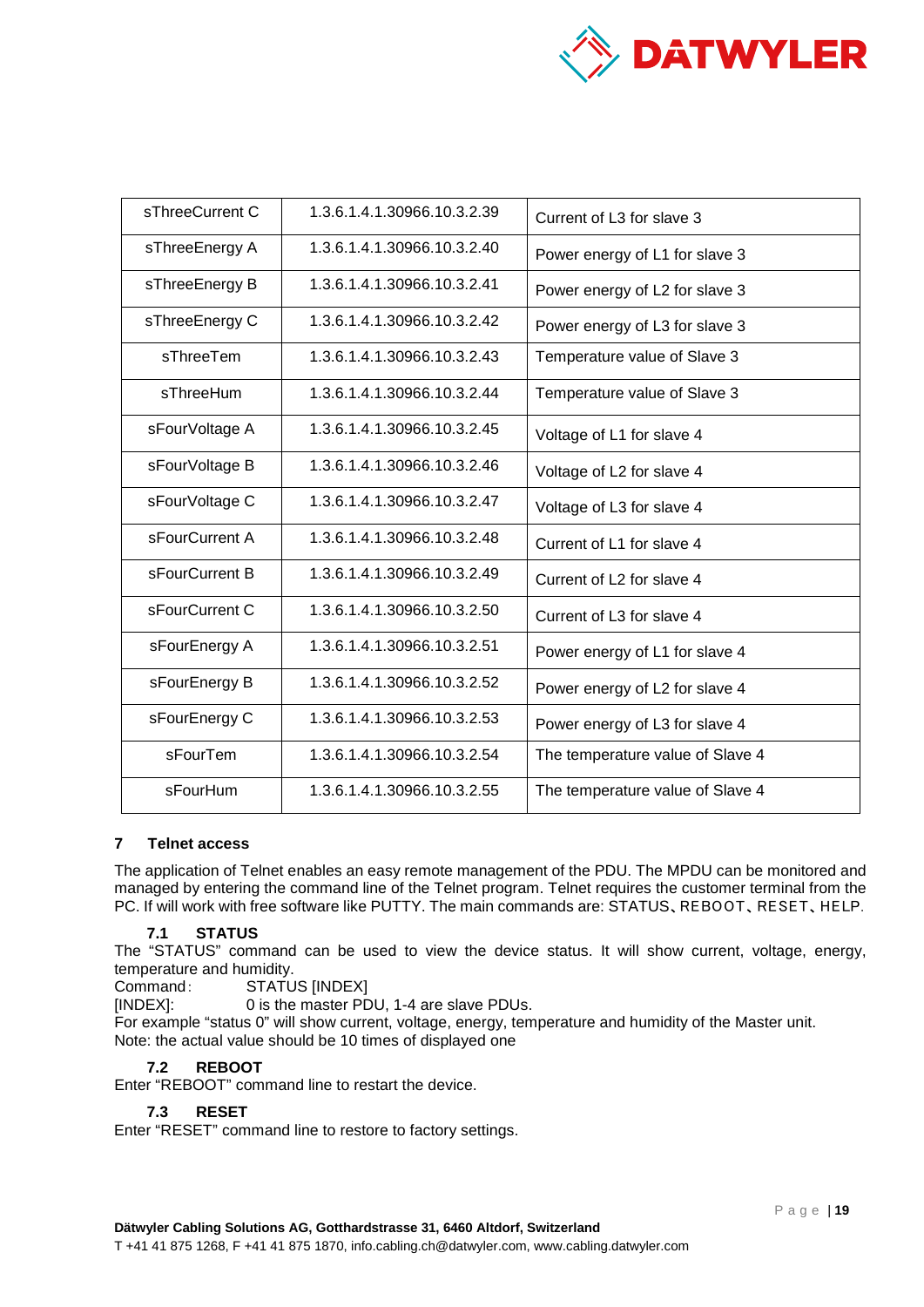

| No. | <b>Item</b>    |                       |                         | <b>Parameters</b>                                                                                                                                                                                                                                                                                                                |
|-----|----------------|-----------------------|-------------------------|----------------------------------------------------------------------------------------------------------------------------------------------------------------------------------------------------------------------------------------------------------------------------------------------------------------------------------|
|     |                | Single                | Rating voltage          | 110/220V 50/60HZ                                                                                                                                                                                                                                                                                                                 |
|     |                | phase                 | The max current         | 16A; 32A; 63A                                                                                                                                                                                                                                                                                                                    |
|     |                | <b>Three</b><br>phase | Rating voltage          | 380V 50/60hz                                                                                                                                                                                                                                                                                                                     |
|     |                |                       | The max current         | 3×16A; 3×32A                                                                                                                                                                                                                                                                                                                     |
|     |                | <b>Direct</b>         | Rating voltage          | 240V / 336V                                                                                                                                                                                                                                                                                                                      |
|     |                |                       | current The max current | 40A / 60A                                                                                                                                                                                                                                                                                                                        |
| 1   | Input          | Cable Spec            |                         | 16A: $3 \times 5$ mm $2 \times 3$ m<br>$32A:3 \times 0.0$ mm $2 \times 3$ m<br>63A: $3 \times 6.0$ mm $2 \times 3$ m<br>$3x16A:5 \times 2.5$ mm $2x3m$ $3x32A:5 \times 0.0$ mm $2x3m$                                                                                                                                            |
|     |                | Input terminal        |                         | 16A input: 3 ×2.5mm <sup>2</sup> x3m IEC60320 C20 input<br>32A input: 3 ×6.0mm <sup>2</sup> x3m IEC60309 industrial plug<br>63A input: 3 × 6.0mm <sup>2</sup> x3m IEC60309 industrial plug<br>3x16A input: 5 × 2.5 mm <sup>2</sup> x3m IEC60309 industrial plug<br>3x32A input: 5 % mm <sup>2</sup> x3m IEC60309 industrial plug |
|     |                | Overload protector    |                         | Circuit breaker (optional)                                                                                                                                                                                                                                                                                                       |
|     |                | Single                | Rating voltage          | 110/220V                                                                                                                                                                                                                                                                                                                         |
|     |                | phase                 | The max current         | 16A; 32A; 63A                                                                                                                                                                                                                                                                                                                    |
|     |                | Three<br>phase        | Rating voltage          | 220V                                                                                                                                                                                                                                                                                                                             |
| 2   | Output         |                       | The max current         | 3×16A; 3×32A                                                                                                                                                                                                                                                                                                                     |
|     |                | <b>Direct</b>         | Rating voltage          | 240V / 336V                                                                                                                                                                                                                                                                                                                      |
|     |                | current               | The max current         | 40A / 60A                                                                                                                                                                                                                                                                                                                        |
|     |                | Outlet standard       |                         | Optional                                                                                                                                                                                                                                                                                                                         |
|     |                | Outlet quantity       |                         | Optional                                                                                                                                                                                                                                                                                                                         |
| 3   |                | Display method        |                         | LCD display                                                                                                                                                                                                                                                                                                                      |
|     |                | Display contents      |                         | A/V/kWh/kW, IP address, address code;<br>temperature/humidity                                                                                                                                                                                                                                                                    |
|     |                | Display direction     |                         | Vertical                                                                                                                                                                                                                                                                                                                         |
|     | <b>Display</b> | Response Time         |                         | 400ms                                                                                                                                                                                                                                                                                                                            |
|     |                | Accur<br>acy          | Voltage                 | Accuracy: $\pm$ 1 $\Box$ +3byte)<br>Resolution: 1V                                                                                                                                                                                                                                                                               |
|     |                |                       | Current                 | Accuracy: $±1$ $□+1$ byte)<br>Resolution: 100mA                                                                                                                                                                                                                                                                                  |

# <span id="page-19-0"></span>**8 Technical Specification**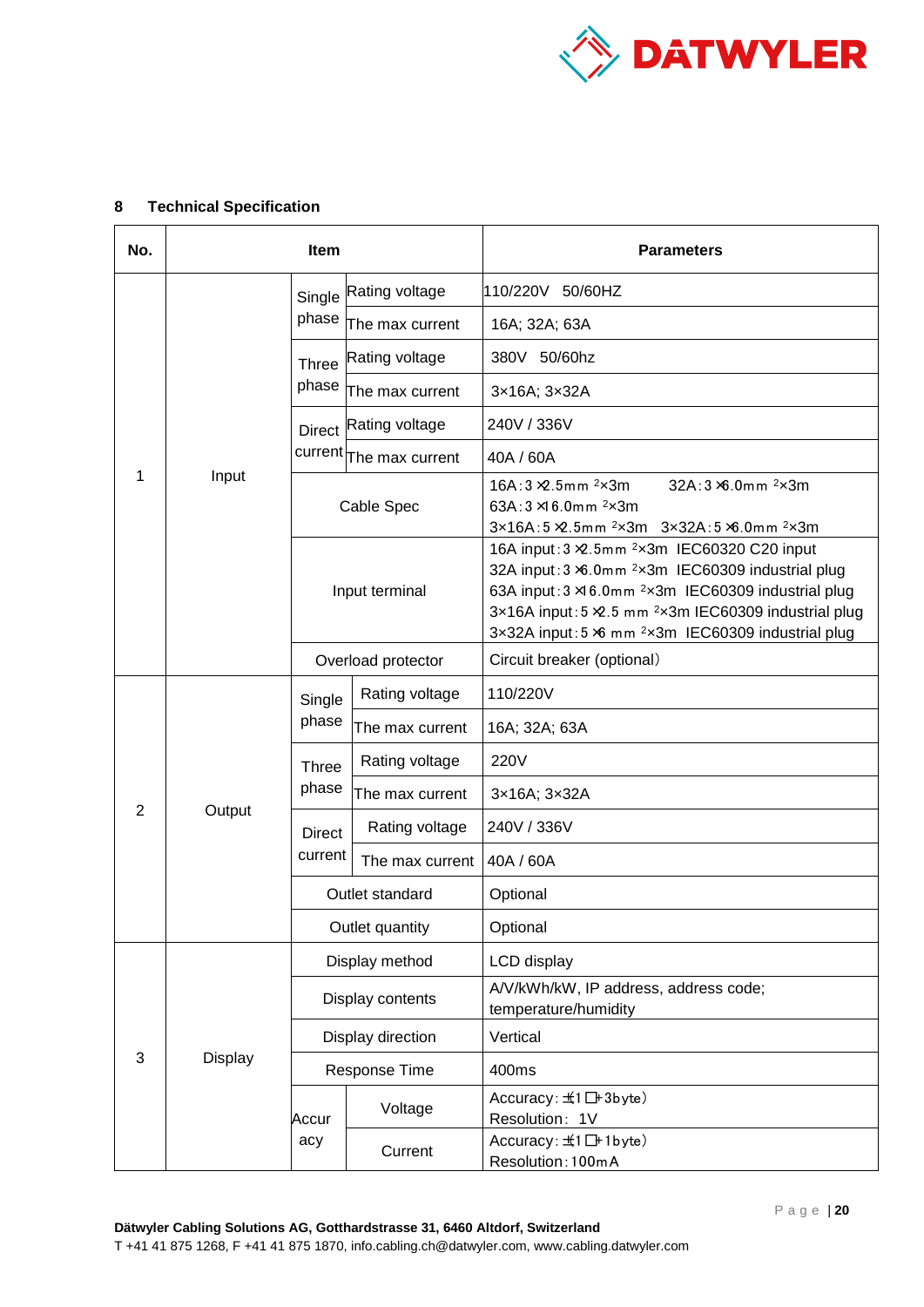

|                |              |                                   |                                                                | kWh                                                                        |                                         | Accuracy: $\pm \Box$<br>Resolution: 0.1kWh |  |
|----------------|--------------|-----------------------------------|----------------------------------------------------------------|----------------------------------------------------------------------------|-----------------------------------------|--------------------------------------------|--|
|                |              |                                   | Material                                                       |                                                                            |                                         | ABS+PC                                     |  |
| 5              |              | <b>Physical Spec</b>              |                                                                | Colour                                                                     |                                         | <b>Black</b>                               |  |
|                |              |                                   |                                                                | Build-in IPDU-A SERIES<br>modular                                          |                                         | 155mm                                      |  |
| Dimension      |              | Hot-Swap IPDU-A SERIES<br>modular |                                                                |                                                                            | <b>180mm</b>                            |                                            |  |
| 6              |              | Installation                      | Vertical                                                       |                                                                            |                                         |                                            |  |
|                |              |                                   |                                                                | Total load current (A)                                                     |                                         |                                            |  |
|                |              | Monitor                           |                                                                | Input Voltage (V)                                                          |                                         |                                            |  |
| $\overline{7}$ |              |                                   |                                                                | Total energy consumption (kWh)                                             |                                         |                                            |  |
|                |              |                                   | Total Power (kW)                                               |                                                                            |                                         |                                            |  |
|                |              |                                   | Temperature/humidity (°C / %)                                  |                                                                            |                                         |                                            |  |
|                |              |                                   | Threshold of Current/Voltage/Temperature and Humidity          |                                                                            |                                         |                                            |  |
|                |              |                                   | Email alarm address                                            |                                                                            |                                         |                                            |  |
| 8              |              | Setting                           |                                                                | <b>HTTP</b>                                                                |                                         |                                            |  |
|                |              |                                   | SNMP(v1)                                                       |                                                                            |                                         |                                            |  |
|                |              |                                   |                                                                | Network IP, gateway, subnet mask, DNS)                                     |                                         |                                            |  |
|                |              | System<br>default                 |                                                                | When current exceeds Max                                                   |                                         |                                            |  |
|                |              | alarm                             |                                                                | When voltage exceeds Max                                                   |                                         |                                            |  |
|                |              | User                              |                                                                |                                                                            |                                         | When current exceeds the threshold         |  |
|                |              | defined<br>alarm                  | When voltage exceeds the threshold                             |                                                                            |                                         |                                            |  |
| 9              | Alarm        |                                   | When Temperature/humidity exceed the threshold                 |                                                                            |                                         |                                            |  |
|                |              | Alarm                             | <b>Buzzer</b> sounds                                           |                                                                            |                                         |                                            |  |
|                |              |                                   | Send E-mail to administrator automatically                     |                                                                            |                                         |                                            |  |
|                |              |                                   | SNMP sends trap alarm information                              |                                                                            |                                         |                                            |  |
|                | 11<br>Access |                                   | Web based: access via web browsers like IE, Firefox and Google |                                                                            |                                         |                                            |  |
|                |              |                                   | SNMP v1 support                                                |                                                                            |                                         |                                            |  |
| 12             |              | User                              |                                                                | Via console of serial communication<br>User name and password configurable |                                         |                                            |  |
|                |              | Management                        |                                                                |                                                                            |                                         |                                            |  |
| 13             |              | Environment                       |                                                                | Temperature                                                                | $0^{\circ}$ C $\degree$ 45 $^{\circ}$ C |                                            |  |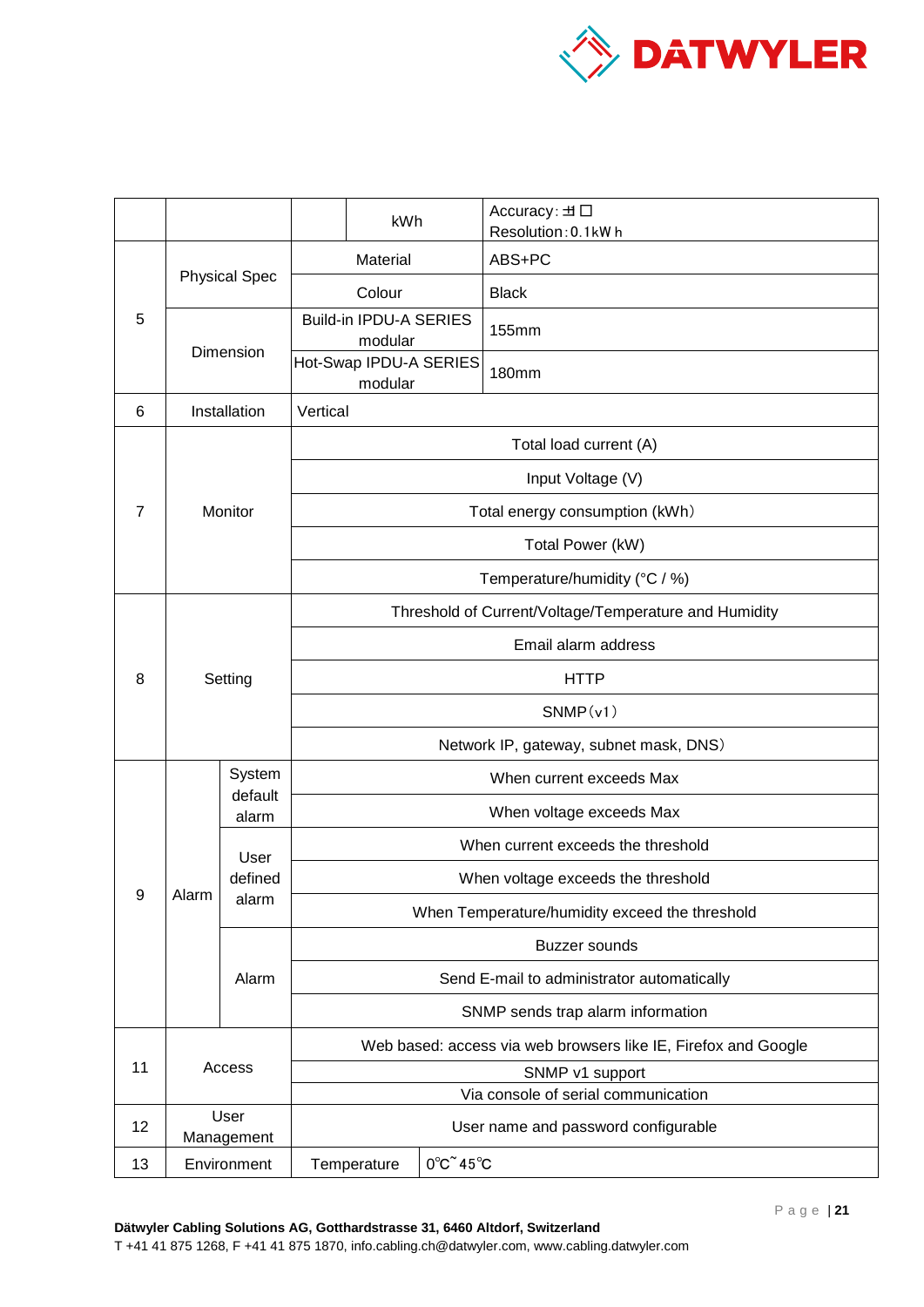

|  |  | Relative humidity 30~90% |                                             |
|--|--|--------------------------|---------------------------------------------|
|  |  | Storage                  | $-20^{\circ}$ C $\tilde{ }$ 70 $^{\circ}$ C |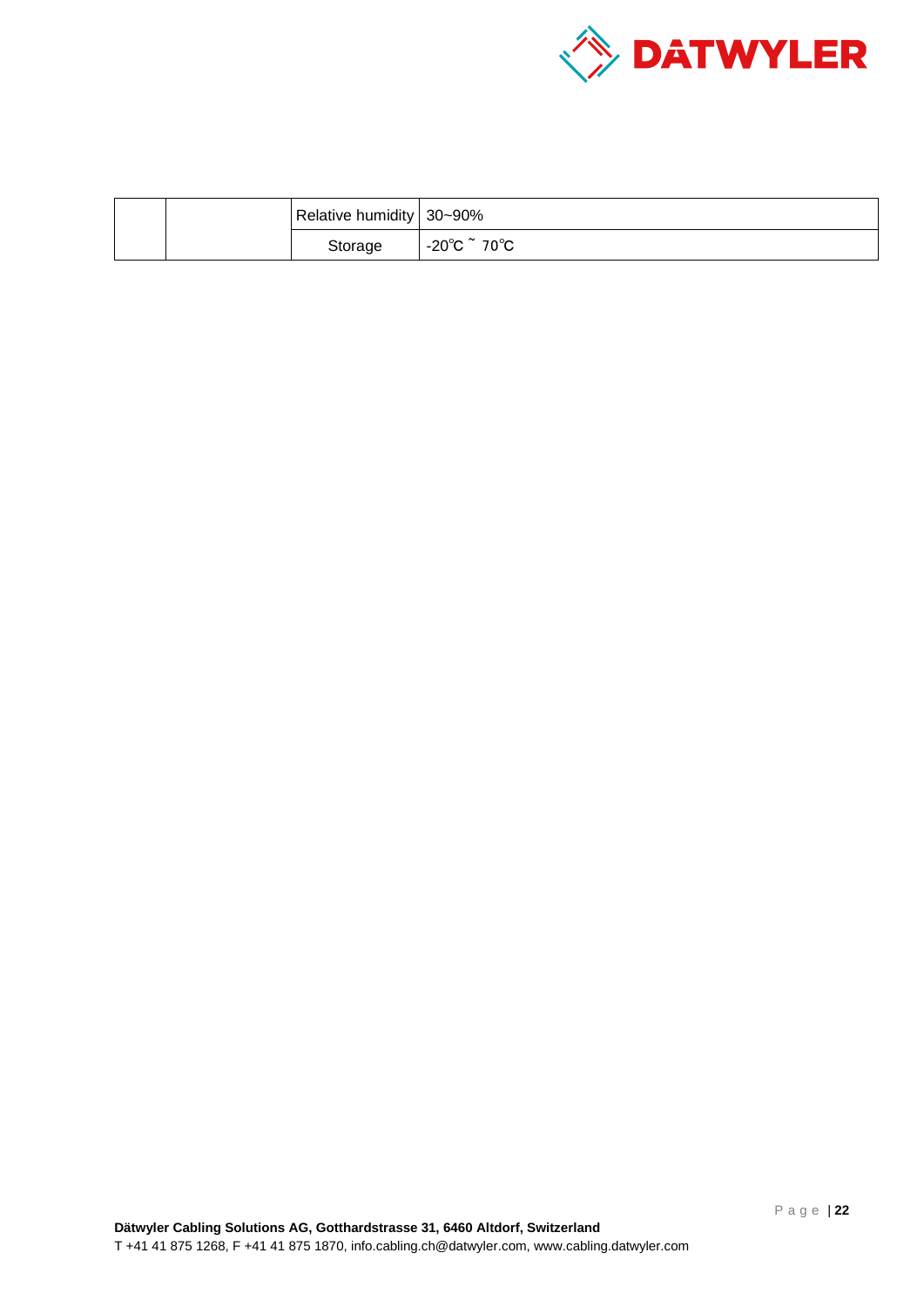

# <span id="page-22-1"></span><span id="page-22-0"></span>**9 Compliance Information**

**9.1 EU Declaration of Conformity**

The following declaration of conformity is covering A, B, C and D series altogether.

# **EU Declaration of Conformity**

We

Dätwyler Cabling Solutions AG Gotthardstrasse 31 6460 Altdorf **Switzerland** 

declare under our sole responsibility, that the following product

Product: iPDUs - intelligent socket strips

Serial number (s): See Annex I

is in conformity with the relevant Union harmonisation legislation:

- 2014/35/EU Low Voltage Directive
- 2014/30/EU Electromagnetic Compatibility Directive
- 2011/65/EU Directive on the Restriction of the use of certain hazardous substances (RoHS)

Conformity is declared in relation to the following harmonised standards and/or technical specifications:

- 2014/35/EU LVD
	- o EN 60950-1:2006 + A11:2009 + A1:2010 + A12:2011 + A2:2013
- 2014/30/EU EMC
	- o EN 55032:2012
	- o EN 55024:2010
- 2011/65/EU RoH
	- o EN 50581:2012

Signed on: 29.08.2019

Signed from:

Norbert Ludwig *ใ*สเ่ด็งal Excellence

Vangelis Kostas Manager Quality Compliance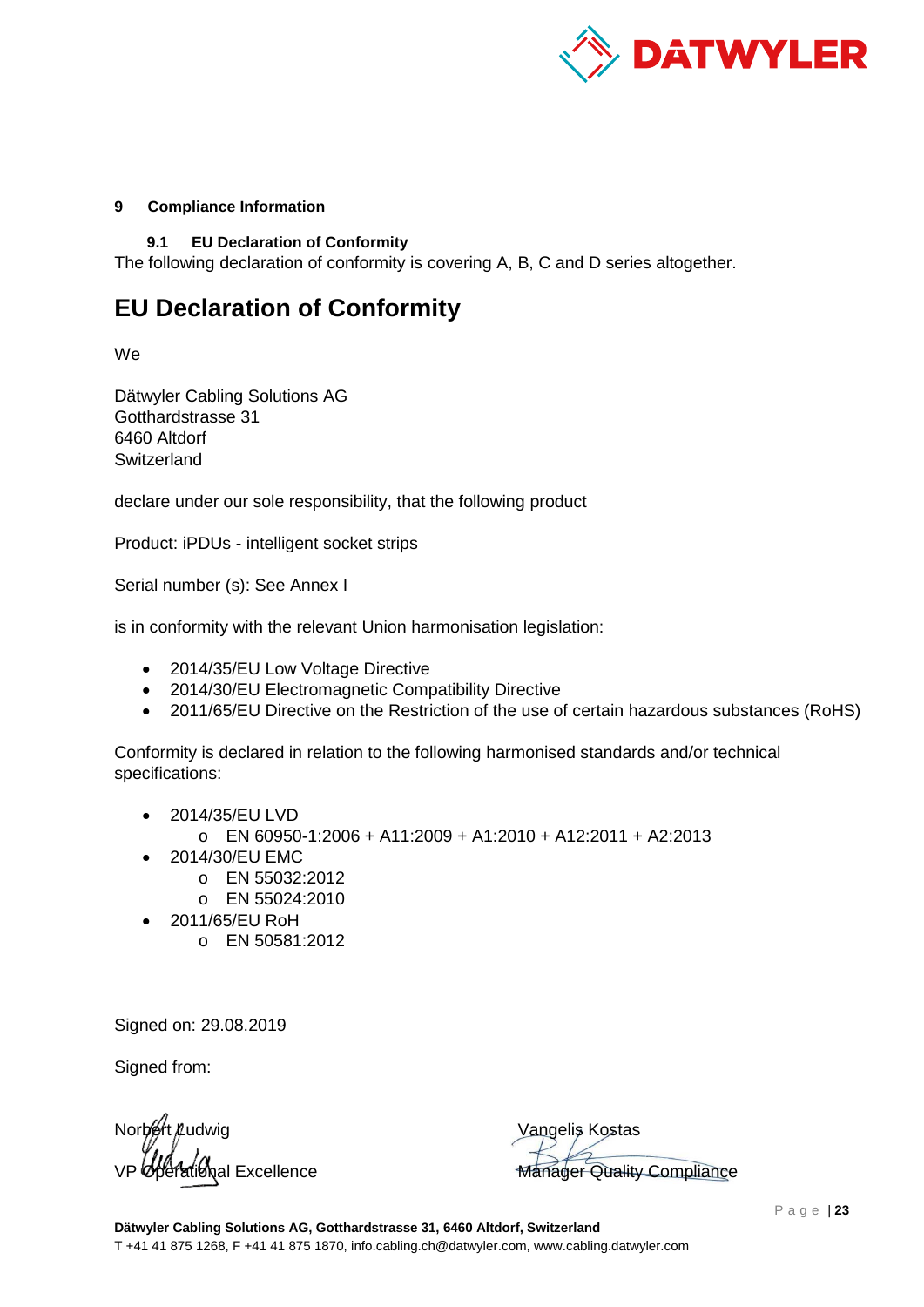

# **Annex I**

| #                | <b>Article</b><br>number | <b>Product name</b> | <b>Description</b>                                 |
|------------------|--------------------------|---------------------|----------------------------------------------------|
| 1                | 4110619                  | PDU121-0700A-EN     | iPDU A series, 7x C13, input: 16A 1 phase          |
| $\overline{2}$   | 4110620                  | PDU121-1204A-EN     | iPDU A series, 12x C13, 4x C19, input: 16A 1 phase |
| $\sqrt{3}$       | 4110621                  | PDU131-1604A-EN     | iPDU A series, 16x C13, 4x C19, input: 32A 1 phase |
| 4                | 4110622                  | PDU141-1204A-EN     | iPDU A series, 12x C13, 4x C19, input: 16A 3 phase |
| 5                | 4110623                  | PDU131-1204B-EN     | iPDU B series, 12x C13, 4x C19, input: 32A 1 phase |
| 6                | 4110624                  | PDU131-1806B-EN     | iPDU B series, 18x C13, 6x C19, input: 32A 1 phase |
| $\overline{7}$   | 4110625                  | PDU151-1806B-EN     | iPDU B series, 18x C13, 6x C19, input: 32A 3 phase |
| 8                | 4110640                  | PDU121-1806B-EN     | iPDU B series, 18x C13, 6x C19, input: 16A 1Phase  |
| $\boldsymbol{9}$ | 4110641                  | PDU141-1806B-EN     | iPDU B series, 18x C13, 6x C19, input: 16A 3Phase  |
| 10               | 4110626                  | PDU131-1204C-EN     | iPDU C series, 12x C13, 4x C19, input: 32A 1 phase |
| 11               | 4110627                  | PDU131-1806C-EN     | iPDU C series, 18x C13, 6x C19, input: 32A 1 phase |
| 12               | 4110628                  | PDU151-1806C-EN     | iPDU C series, 18x C13, 6x C19, input: 32A 3 phase |
| 13               | 4110642                  | PDU121-1806C-EN     | IPDU C series, 18x C13,6x C19, input: 16A 1Phase   |
| 14               | 4110643                  | PDU141-1806C-EN     | IPDU C series, 18x C13, 6x C19, input: 16A 3Phase  |
| 15               | 4110629                  | PDU131-1204D-EN     | iPDU D series, 12x C13, 4x C19, input: 32A 1 phase |
| 16               | 4110630                  | PDU131-1806D-EN     | iPDU D series, 18x C13, 6x C19, input: 32A 1 phase |
| 17               | 4110631                  | PDU151-1806D-EN     | iPDU D series, 18x C13, 6x C19, input: 32A 3 phase |
| 18               | 4110644                  | PDU121-1806D-EN     | IPDU D series, 18x C13, 6x C19, input: 16A 1Phase  |
| 19               | 4124600                  | PDU141-1806D-EN     | IPDU D series, 18x C13, 6x C19, input: 16A 3Phase  |
| 20               |                          |                     |                                                    |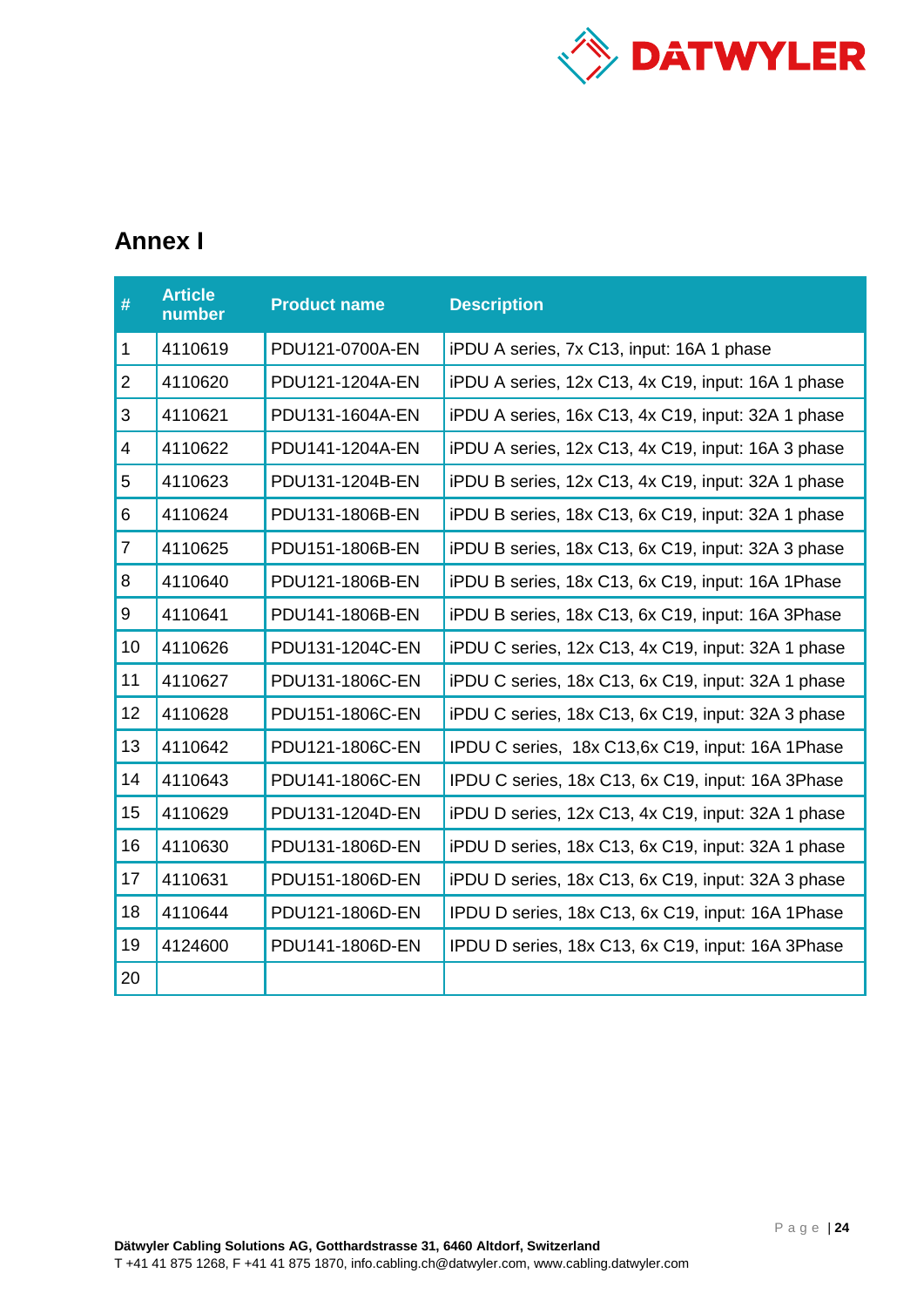

### <span id="page-24-0"></span>**9.2 Information on Disposal for Users of electrical and electronic equipment (WEEE)**



#### **English**

### **For private households:**

The symbol of the crossed-out bin on the product(s) and / or accompanying documents means that used electrical and electronic equipment (WEEE) should not be mixed with general communal waste. For proper treatment, recovery and recycling, please take this product(s) to designated collection points where it will be accepted free of charge. You can obtain Information about available collection points from the communal authorities or from the manufacturer.

Alternatively, in some countries, you may be able to return your products to your local retailer upon purchase of an equivalent new product.

Disposing of this product correctly will help save valuable resources and prevent any potential negative effects on human health and the environment, which could otherwise arise from inappropriate waste handling.

Please contact your local authority for further details of your nearest designated collection point.

Penalties may be applicable for incorrect disposal of this waste, in accordance with you national legislation.

#### **For professional users in the European Union**

If you wish to discard electrical and electronic equipment (EEE), please contact your dealer or supplier for further information.

#### **For disposal in countries outside of the European Union**

This symbol is only valid in the European Union (EU). If you wish to discard this product please contact your local authorities or dealer and ask for the correct method of disposal.

#### Deutsch

Informationen zur Entsorgung von Elektro- und Elektronik-Altgeräten

#### Für private Haushalte:

Das Symbol des durchgestrichenen Mülleimers auf den Produkten und / oder Begleitdokumenten bedeutet, dass gebrauchte Elektro- und Elektronikgeräte (WEEE) nicht mit dem

Hausmüll vermischt werden dürfen. Für die richtige Behandlung, Verwertung und Wiederverwertung bringen Sie bitte dieses Produkt zu bestimmten Sammelstellen, wo es kostenlos angenommen wird. Informationen zu verfügbaren Sammelstellen erhalten Sie bei den kommunalen Behörden oder beim Hersteller.

Alternativ können Sie in einigen Ländern Ihre Produkte beim Kauf eines gleichwertigen neuen Produkts an Ihren Händler vor Ort zurückgebεn.

Durch die korrekte Entsorgung dieses Produkts können wertvolle Ressourcen eingespart und mögliche negative Auswirkungen auf die menschliche Gesundheit und die Umwelt verhindert werden, die durch die unsachgemäße Handhabung von Abfällen entstehen könnten.

Bitte wenden Sie sich an Ihre lokale Behörde, um weitere Informationen zu Ihrer nächstgelegenen benannten Sammelstelle zu erhalten.

Für die unsachgemäße Entsorgung dieser Abfälle können gemäß den nationalen Rechtsvorschriften Strafen verhängt werden.

#### Für professionelle Nutzer in der Europäischen Union

Wenn Sie elektrische und elektronische Geräte (EEE) entsorgen möchten, wenden Sie sich bitte an Ihren Händler oder Lieferanten für weitere Informationen.

### **Zur Entsorgung in Ländern außerhalb der Europäischen Union**

Dieses Symbol ist nur in der Europäischen Union (EU) gültig. Wenn Sie dieses Produkt entsorgen möchten, wenden Sie sich bitte an Ihre örtlichen Behörden oder Ihren Händler und fragen Sie nach der richtigen Entsorgungsart.

### **Français**

**Information concernant l'élimination des équipements électriques et électroniques usages**

**Pour les ménages privés:**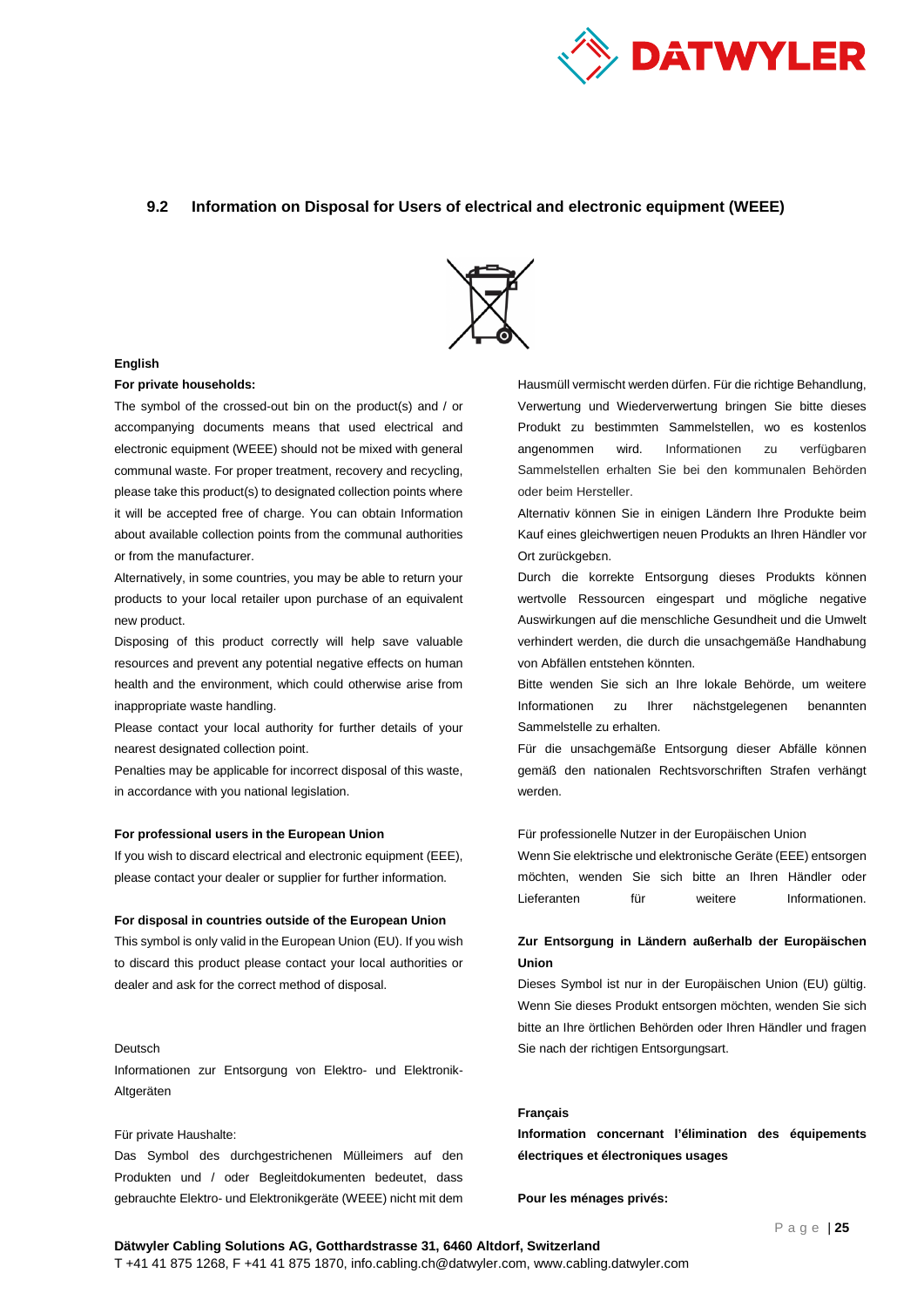

Le symbole de la poubelle barrée sur le (s) produit (s) et / ou les documents d'accompagnement signifie que les équipements électriques et électroniques usagés utilisés (DEEE) ne doivent pas être mélangés avec les déchets domestiques. Pour un traitement, une récupération et un recyclage appropriés, veuillez apporter ce produit aux points de collecte désignés où il sera repris gratuitement. Vous pouvez obtenir des informations sur les points de collecte disponibles auprès des autorités communales ou du fabricant.

Dans certains pays vous avez éventuellement la possibilité de pourrez peut-être retourner votre produits chez votre détaillant local lors de l'achat d'un nouveau produit équivalent.

Le traitement correct des déchets La mise au rebut correcte de ce produit contribuera à économiser de précieuses ressources et à prévenir tout effet négatif potentiel sur la santé humaine et l'environnement, qui pourrait résulter d'une manipulation inappropriée des déchets.

Veuillez contacter votre autorité locale pour plus de détails sur le point de collecte désigné le plus proche.

Conformément à votre législation nationale des sanctions peuvent être appliquées lors d'une applicables pour une élimination incorrecte de ces déchets, conformément à votre législation nationale.

Pour les utilisateurs professionnels de l'Union européenne: Si vous souhaitez éliminer les des équipements électriques et électroniques (EEE), veuillez contacter votre revendeur ou fournisseur pour plus d'informations.

Pour l'élimination dans les pays hors de l'Union européenne: Ce symbole n'est valable que dans l'Union européenne (UE). Si vous souhaitez jeter ce produit, veuillez contacter les autorités locales ou votre revendeur et demander la méthode correcte d'élimination.

#### **Italiano**

**Informazioni sullo smaltimento per gli utenti di apparecchiature elettriche ed elettroniche**

#### **Per le famiglie private:**

Il simbolo del cestino barrato sui prodotti e / o sui documenti di accompagnamento significa che le apparecchiature elettriche ed elettroniche (RAEE) usate non devono essere mescolate con i rifiuti comuni generici. Per un corretto trattamento, recupero e riciclaggio, si prega di portare questo / i prodotto / i ai punti di raccolta designati dove sarà accettato gratuitamente. È possibile ottenere informazioni sui punti di raccolta disponibili presso le autorità comunali o dal produttore.

In alternativa, in alcuni paesi, potresti essere in grado di restituire i tuoi prodotti al tuo rivenditore locale al momento dell'acquisto di un nuovo prodotto equivalente.

Lo smaltimento corretto di questo prodotto consentirà di risparmiare risorse preziose e di prevenire potenziali effetti negativi sulla salute umana e sull'ambiente, che potrebbero altrimenti derivare da una gestione inadeguata dei rifiuti.

Per ulteriori dettagli sul punto di raccolta designato più vicino, contattare l'autorità locale.

Le penalità possono essere applicabili per lo smaltimento non corretto di questi rifiuti, in conformità con la propria legislazione nazionale.

#### **Per utenti professionali nell'Unione europea**

Se si desidera eliminare apparecchiature elettriche ed elettroniche (AEE), contattare il rivenditore o il fornitore per ulteriori informazioni.

**Per lo smaltimento in paesi al di fuori dell'Unione Europea**

Questo simbolo è valido solo nell'Unione Europea (UE). Se si desidera smaltire questo prodotto, contattare le autorità locali o il rivenditore e chiedere il metodo corretto di smaltimento.

### **Nederlands**

**Informatie over het weggooien van elektrische en elektronische apparatuur**

#### **Voor privéhuishoudens:**

Het symbool van de doorgestreepte afvalbak op het product of op de bijbehorende documenten betekent dat gebruikte elektrische en elektronische apparatuur niet mag worden weg gegooid met het algemeen afval. Voor een juiste behandeling, terugwinning en recycling, breng dit (deze) product(en) naar een aangewezen inzamelpunten waar het gratis wordt geaccepteerd. U kunt informatie over beschikbare inzamelpunten verkrijgen bij de gemeente of bij de fabrikant. Als alternatief kunt u in sommige landen uw oude producten terug geven in uw plaatselijke winkel bij aankoop van een gelijkwaardig nieuw product.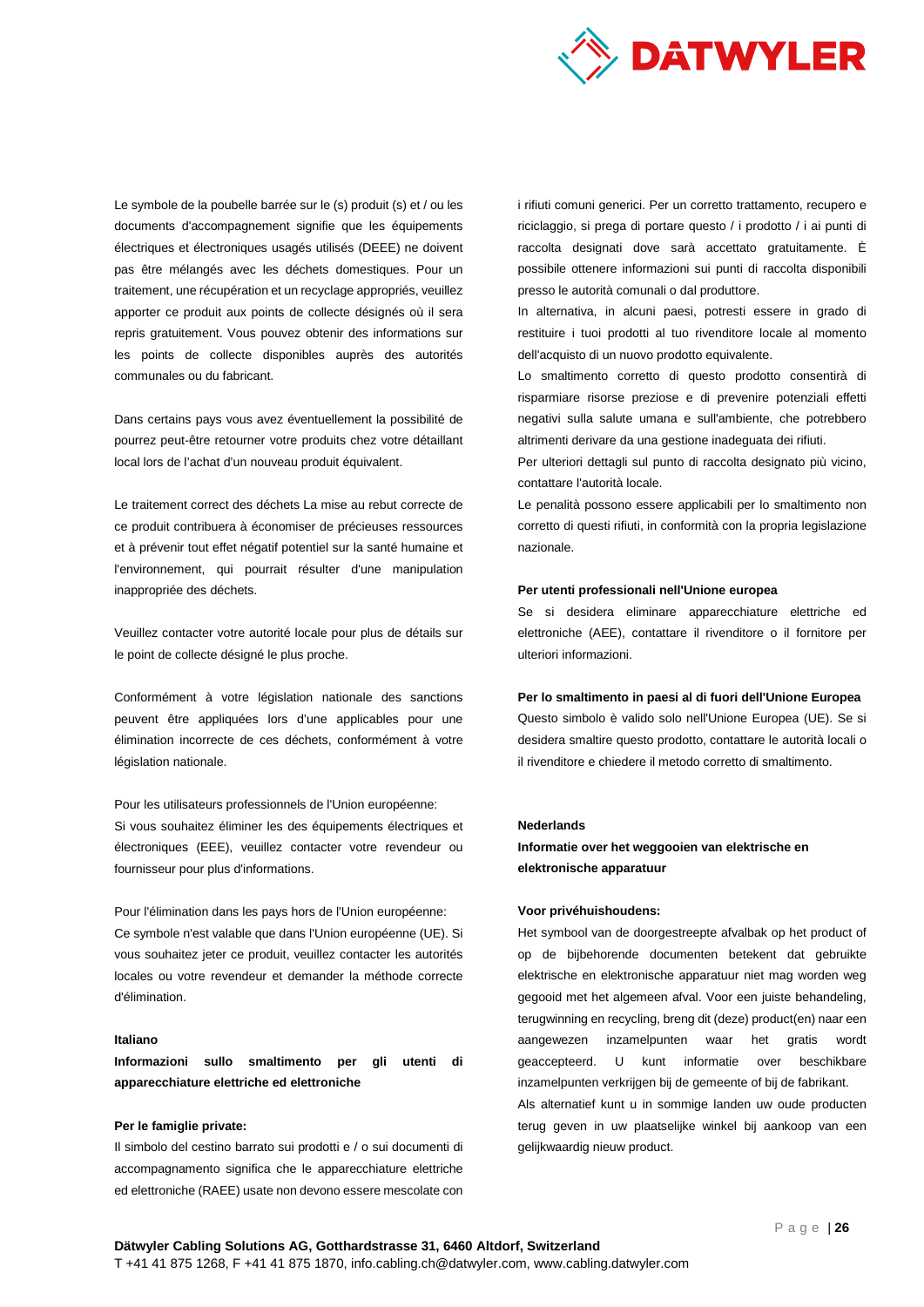

Als u dit product op de juiste manier hergebruikt, bespaart u waardevolle grondstoffen en voorkomt u mogelijke negatieve effecten op de menselijke gezondheid en het milieu.

Neem contact op met uw gemeente voor meer informatie over het dichtstbijzijnde verzamelpunt.

Bij onjuiste verwerking van dergelijke defecte producten kunnen straffen van toepassing zijn, in overeenstemming met de nationale wetgeving.

#### **Voor professionele gebruikers in de Europese Unie**

Als u elektrische en elektronische apparatuur wilt weggooien, neemt u voor meer informatie contact op met uw dealer of leverancier.

#### **Voor verwijdering in landen buiten de Europese Unie**

Dit symbool is alleen geldig in de Europese Unie (EU). Als u dit product wilt weggooien, neemt u contact op met uw lokale overheid of dealer en vraagt u naar de juiste verwijderingsmethode.

#### **Español**

**Información para usuarios sobre la correcta eliminación de aparatos eléctricos y componentes electrónicos**

#### **Para usuarios privados no profesionales:**

El símbolo de la papelera tachada en el producto y documentos que lo acompañan, significa que los aparatos eléctricos y componentes electrónicos usados (RAEE) no deben mezclarse con los desechos comunes. Para un tratamiento, recuperación y reciclaje adecuados; lleve este producto a los puntos de recogida (puntos limpios) designados en su región o país. En donde serán aceptados sin cargo. Puede obtener más información sobre los puntos de recogida disponibles, de las autoridades competentes o del propio fabricante.

Alternativamente, en algunos países, es posible que pueda devolver sus productos a su minorista local con la compra de un nuevo producto equivalente.

La eliminación correcta de este producto, ayudará a ahorrar recursos de gran valor y evitará cualquier posible efecto negativo tanto para la salud humana como para el medio ambiente, que de otra forma podrían derivar del manejo inadecuado de los desechos.

Comuníquese con la autoridad competente para obtener más detalles sobre su punto de recogida (punto limpio) más cercano. Pueden aplicarse sanciones por la incorrecta eliminación de estos residuos, de conformidad con la legislación vigente de cada país.

**Para usuarios profesionales en la Unión Europea:**

Si desea desechar aparatos eléctricos y componentes electrónicos (EEE), póngase en contacto con su distribuidor o proveedor para obtener más información.

#### **Para su eliminación en países fuera de la Unión Europea**

Este símbolo solo es válido en la Unión Europea (UE). Si desea desechar este producto, póngase en contacto con las autoridades locales o el distribuidor y solicite el método correcto de eliminación, establecido en su país.

#### **Português**

**Informação relativa à eliminação de resíduos de equipamentos elétricos e eletrónicos (REEE)**

### **Para usuários domésticos:**

O símbolo do caixote de lixo riscado (ou com uma cruz em cima) indicado no produto ou nos manuais, significa que o produto usado de acordo com a diretiva REEE não deve ser colocado no caixote de lixo para uso doméstico.

Estes produtos devem ser reciclados de acordo com a diretiva europeia nos pontos de recolha destinados a tal, onde o produto será aceite sem qualquer custo. As direções dos pontos de recolha desde tipo de lixo são disponibilizados pelas autarquias ou pelo fabricante.

Em alguns países também pode existir a opção de devolver o equipamento à empresa que o comercializa.

A reciclagem correta deste tipo de produtos contribui para a poupança de recursos valiosos e evita qualquer efeito negativo potencial na saúde humana e no meio ambiente.

Para mais informações sobre o ponto de reciclagem mais próximo contacte por favor as autoridades locais.

Podem ser aplicadas multas quando não se cumpram as normas de reciclagem deste tipo de produtos.

### **Para utilizadores profissionais na União Europeia**

Se pretender reciclar equipamento elétrico ou eletrónico pode também contactar o seu fornecedor habitual.

#### **Para eliminação em países fora da União Europeia**

Este símbolo só é valido na União Europeia (EU). Se pretender reciclar este tipo de produto por favor contacte as autoridades locais ou o seu fornecer relativamente ao método correto de reciclagem.

#### **Ελληνικά**

**Πληροφορίες σχετικά με τη απόρριψη ηλεκτρικού και ηλεκτρονικού εξοπλισμού**